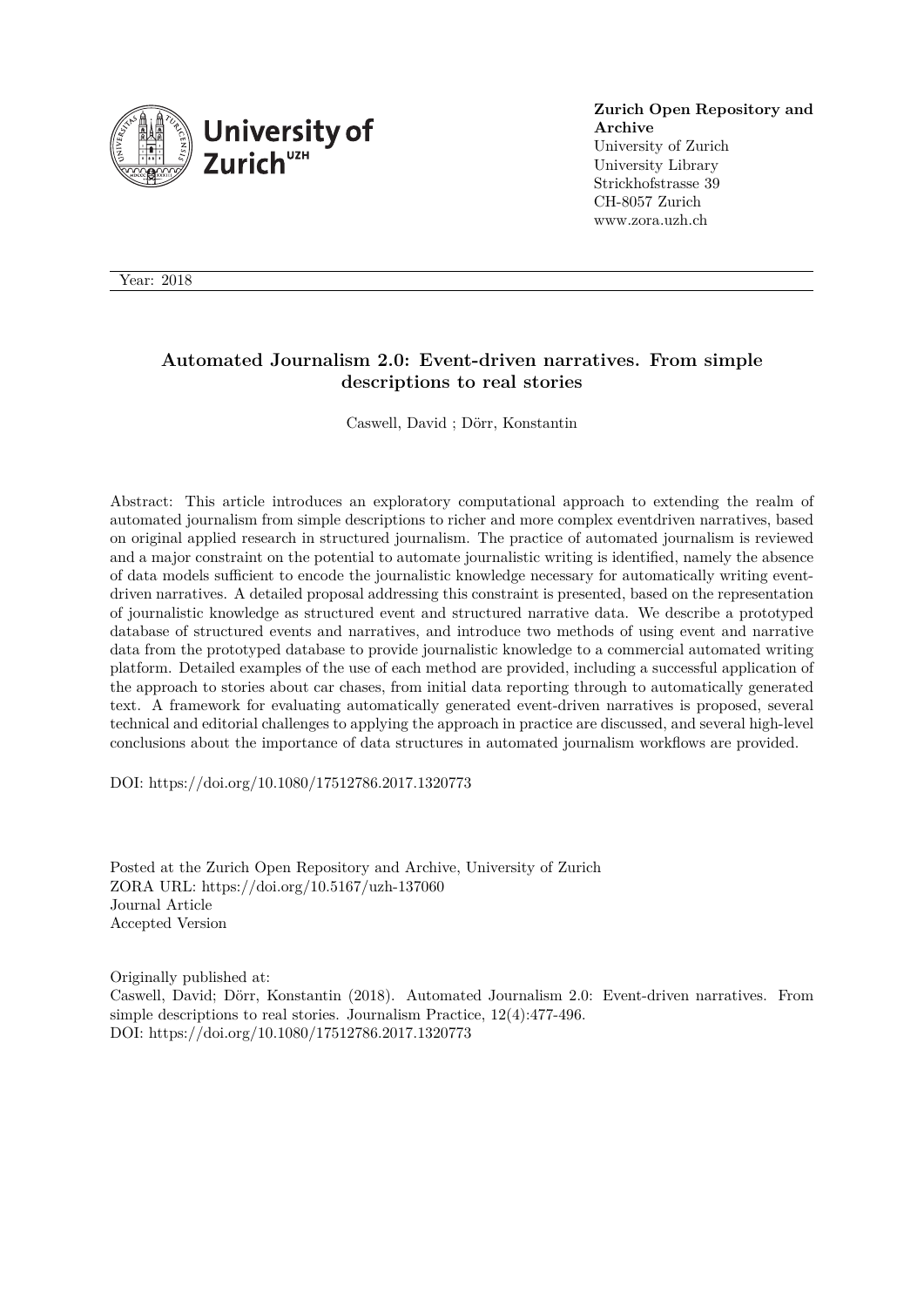# **Automated Journalism 2.0: Event-Driven Narratives**  From simple descriptions to real stories

A revised version of this manuscript is published in *Journalism Practice*:

David Caswell & Konstantin Dörr (2017): Automated Journalism 2.0: Event-driven narratives, Journalism Practice, DOI: 10.1080/17512786.2017.1320773

To link to this article:<http://dx.doi.org/10.1080/17512786.2017.1320773>

# **AUTHORS**

David Caswell and Konstantin Dörr

# **ADDRESS**

David Caswell, Donald W. Reynolds Journalism Institute at the University of Missouri School of Journalism. E-mail: [david@structuredstories.com,](mailto:david@structuredstories.com) @StructStories

Konstantin Dörr, Institute of Mass Communication and Media Research - IPMZ, Media Change & Innovation Division, University of Zurich, Switzerland. E-mail[: k.doerr@ipmz.uzh.ch,](mailto:k.doerr@ipmz.uzh.ch) @kndoerr

# **ACKNOWLEDGEMENTS**

The authors would like to thank Automated Insights, Inc. (in particular James Kotecki and Locky Stewart), NBC SoCal (in particular Sara Catania, Jason Kandel and Ryan Smythe), the Reynolds Journalism Institute at the University of Missouri, and especially one reviewer for helpful and constructive comments.

### **DISCLOSURE STATEMENT**

No potential conflict of interest was reported by the authors.

# **FUNDING**

The research was supported by the Donald W. Reynolds Journalism Institute at the University of Missouri School of Journalism, The Reporter's Lab at Duke University, and the Online News Association's Challenge Fund.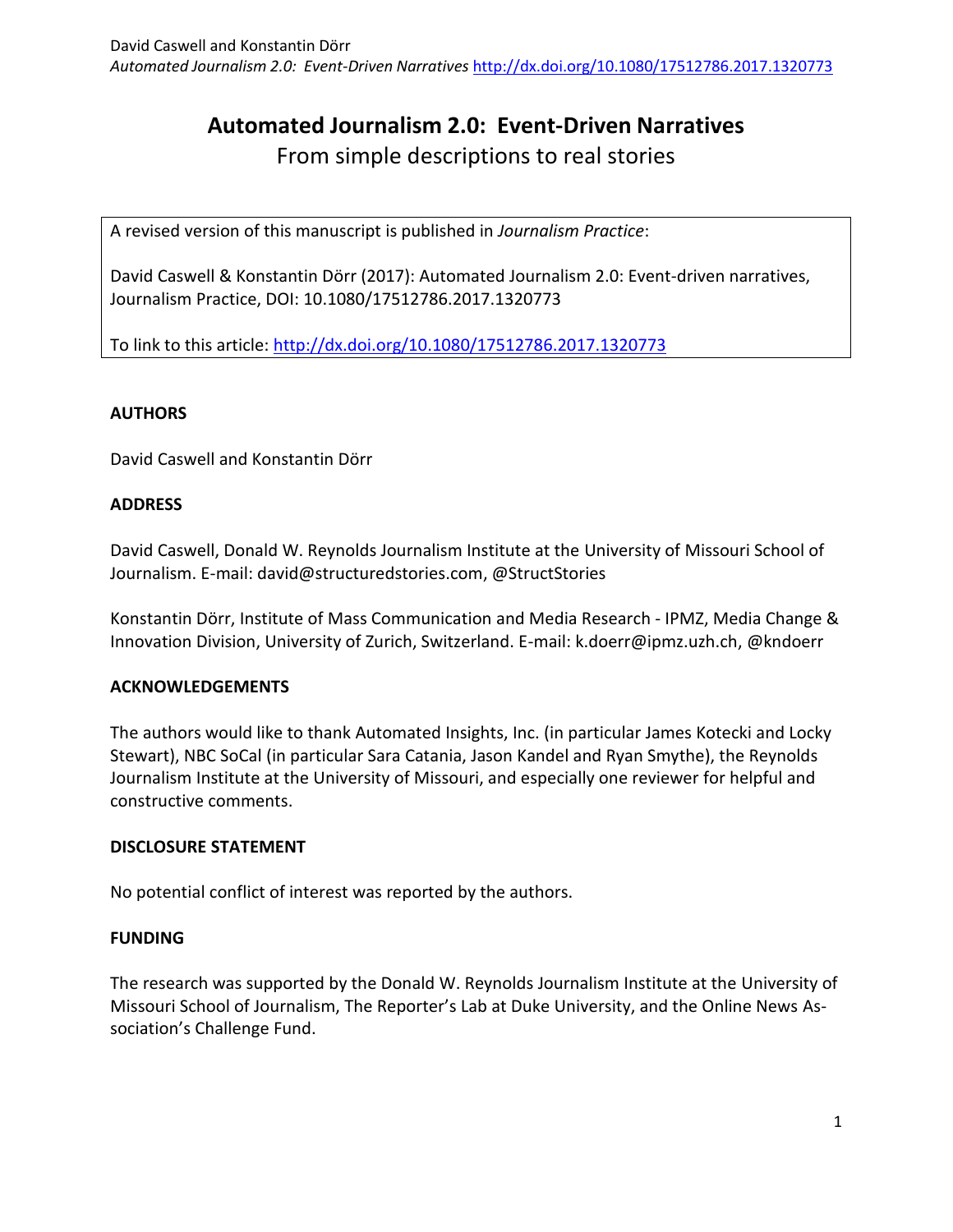### **Abstract**

This article introduces an exploratory computational approach to extending the realm of automated journalism from simple descriptions to richer and more complex event-driven narratives, based on original applied research in structured journalism. The practice of automated journalism is reviewed and a major constraint on the potential to automate journalistic writing is identified, namely the absence of data models sufficient to encode the journalistic knowledge necessary for automatically writing eventdriven narratives. A detailed proposal addressing this constraint is presented, based on the representation of journalistic knowledge as structured event and structured narrative data. We describe a prototyped database of structured events and narratives, and introduce two methods of using event and narrative data from the prototyped database to provide journalistic knowledge to a commercial automated writing platform. Detailed examples of the use of each method are provided, including a successful application of the approach to stories about car chases, from initial data reporting through to automatically generated text. A framework for evaluating automatically generated event-driven narratives is proposed, several technical and editorial challenges to applying the approach in practice are discussed, and several high-level conclusions about the importance of data structures in automated journalism workflows are provided.

### **Keywords**

Automated Journalism, Computational Journalism, Structured Journalism, Structured Events, Structured Narratives, Natural Language Generation, Computational Narrative, Data Journalism

# **Introduction**

Natural language generation (NLG) technology – the automatic creation of text from digital structure data – has been productized and commercialized over the past decade by several companies, such as Arria, Applied Semantics, Automated Insights, and Narrative Science. This technology first appeared in the 1950's as part of machine translation efforts (McDonald 2010; Reiter 2010), but its use has expanded substantially in recent years. Modern NLG products are primarily marketed as enterprise tools for making insights from 'big data' accessible to people without specialized expertise, however these technologies are also increasingly used to automate certain routine writing tasks within news organizations – a practice known as 'automated journalism' (for an overview see Dörr 2016).

 Previous research into automated journalism classified it as a form of quantitative journalism, sometimes also referred to as 'algorithmic journalism' or 'robot journalism' (Anderson 2012; Coddington 2015). This research has focused on its professional use by journalists (Thurman, Dörr, and Kunert 2017), on audience perceptions of automated content (Clerwall 2014; Graefe et al. 2016), on societal or economic implications (van Dalen 2012; Carlson 2014; Young and Hermida 2015; Latar 2015; Dörr 2016), on transparency (Diakopoulos 2015; Diakopoulos and Koliska 2016), on attribution (Montal and Reich 2016),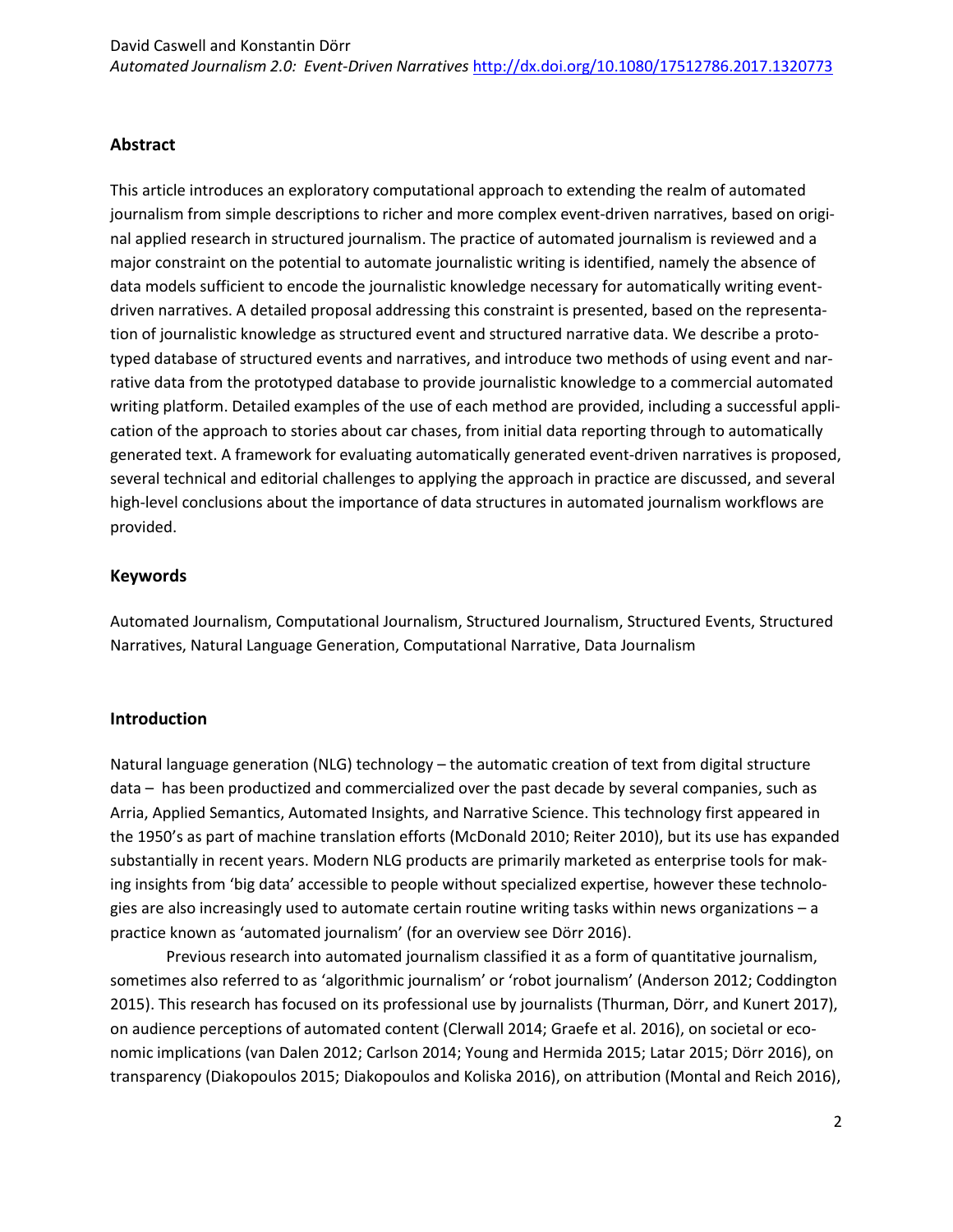on professional, organizational, and societal levels of responsibility (Dörr and Hollnbuchner 2016), and on a broad range of technical, cultural, political and ethical questions (Boyd and Crawford 2012; Lewis and Westlund 2015a,b; Hammond 2015; Saurwein et al. 2015). Despite various concerns revealed by this academic attention, the use of automated journalism in newsrooms has steadily increased, motivated by an urgent need for sustainable business models for news organizations and by intense economic pressure to increase productivity in producing journalistic content (Anderson et al. 2012; Örnebring and Ferrer Conill 2016).

 Early examples of the use of NLG technology to automate journalism are mostly confined to relatively short texts in limited domains, but are nonetheless impressive in terms of both quality and quantity. The text produced is generally indistinguishable from text written by human writers and the number of text documents generated substantially exceeds what is possible from manual editorial processes (Clerwall 2014; Graefe et al. 2016). Automated writing tools are therefore increasingly being integrated into publishing workflows, including at the Associated Press and at the Los Angeles Times. Despite this success there is a widespread consensus that the potential for NLG technology to automate journalistic writing is limited to simple descriptions that are already commonly represented as data, the most obvious examples being the writing of routine sports and financial news. This descriptive reporting of routine news is an important part of the journalistic portfolio of most newsrooms, but NLG technology has not yet been shown to be suited to the production of longer-form news articles and it is unable to incorporate the storytelling value of more sophisticated, and more valuable, journalism (Dörr 2016).

 Extending the use of automated journalism beyond simple descriptive reports is not prohibited by deficiencies in NLG software, but by the absence of appropriate data needed to automate more complex journalistic writing, such as event-driven storytelling. This 'absence of data' does not merely refer to the idea that certain data are not routinely collected or cannot easily be procured, but to the much more challenging idea that the 'kind' of data required for the application of automation to complex journalistic storytelling does not exist. In other words, the major barrier to the automation of more sophisticated journalism is not just the absence of data but also the absence of methods of encoding information ('data models') that are appropriate for capturing more sophisticated journalistic knowledge as data. Events are the central semantic feature of news, and therefore the lack of data models suitable for encoding journalistic events and stories as data prevents the adoption of automated journalism beyond routine descriptive reporting.

 This article focuses on an exploratory computational approach to overcoming this 'absence of data' barrier and thereby extending the realm of automated journalism from simple descriptions to richer and more complex event-driven narratives. We will briefly review the research project upon which this work is based, and then will describe a generic NLG platform, illustrating why the first ('version 1.0') generation of automated journalism practices have been restricted to simple description. We will then present a computational view of 'story', showing how simple event-driven narratives can be represented as data. This is followed by a proposal for using NLG and computational story representations together to generate complex journalistic narratives, with a description of two methods to doing so. We provide detailed examples of each method, including a successful demonstration of Automated Insights´ Word-Smith platform to automatically generate event-driven journalistic narratives of car chases ('pursuit stories') using data from a prototyped database of fully structured journalistic events. These approaches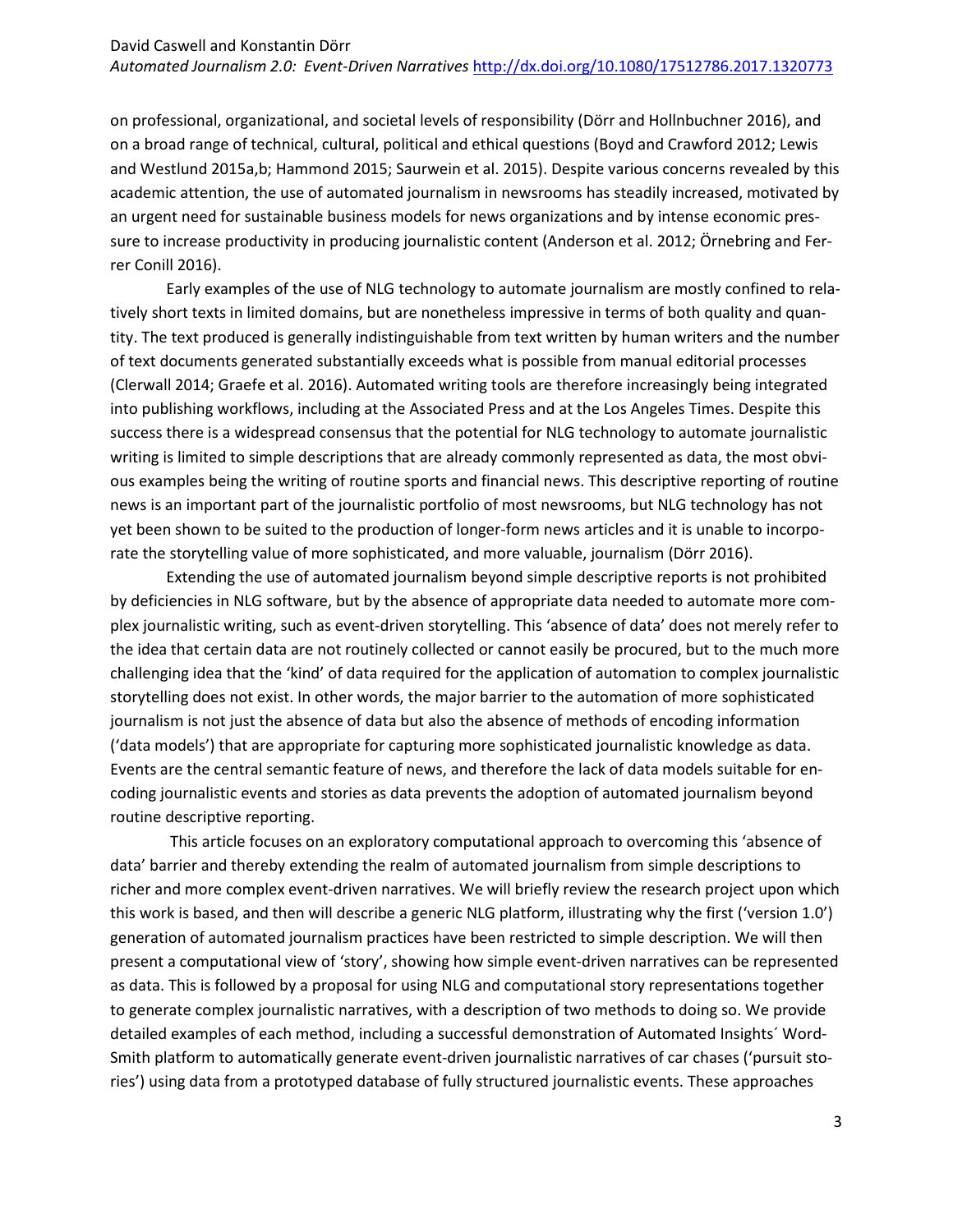show how automated journalism might facilitate more complex digital storytelling in editorial environments, enabling a new ('version 2.0') generation of automated journalism practices. Finally a discussion of the challenges associated with more complex automated journalism is presented, including the challenge of evaluating automated texts and the challenge of extending journalistic education and skill sets to encompass 'computational thinking'.

# **The Structured Stories Project**

The project described in this article is part of a larger research and development effort focused on exploring the application of structured events and structured narratives to journalism. This effort is based on an experimental platform called Structured Stories, which enables journalists to enter journalistic events and narratives into a 'story database' that is not based on written text, but instead uses the semantics, or 'meaning', of journalistic events to represent news stories entirely as structured data (Caswell 2015). Story databases like Structured Stories demonstrate a radically new approach to working with journalistic information and enable many novel ways to collect, distribute and consume news. The platform was evaluated during 2015 and early 2016 by reporters from Duke University's Reporter's Lab, from the University of Missouri School of Journalism and from a major Los Angeles-based newsroom (Caswell et al. 2015).

 For this project the structured event and structured narrative information stored in the Structured Stories database were used to enable the automatic generation of event-driven narratives using WordSmith, an automated writing tool developed by Automated Insights, one of the leading providers of commercial NLG technologies. A series of trial-and-error experiments were conducted during early 2016, seeking to format data from the Structured Stories database in a way that could be used with WordSmith to generate event-driven narrative texts. Results from these experiments were shared with Automated Insights in April 2016 and the approaches are now being applied in ongoing development of the Structured Stories platform.

# **Natural Language Generation**

Commercialized automated writing platforms suitable for application in journalism (such as Automated Insights' WordSmith platform or Narrative Science's Quill platform) are usually based on an approach to NLG that is sometimes referred to as 'dynamic templating' (Deemter et al. 2005). These platforms enable the construction of language generation templates – complex arrangements of logic and associated text fragments. Each template is designed to operate with a particular data model, and can then be used by the platform to assemble blocks of written text from its text fragments based on any dataset with fields formatted in accordance with that data model. These templates are essentially discrete hierarchical trees of conditional (i.e. 'if-then-else') logic that provide a text-assembly procedure for all eventualities that may occur in any dataset formatted according to the designated data model. For example: If data field 1 is X then write "this", else if data field 1 is Y then write "that". Although this technique appears to be relatively simple, implementing it in a way that can be practically used in a production editorial environment is not trivial, because the complexity of the template increases very quickly for most useful applications.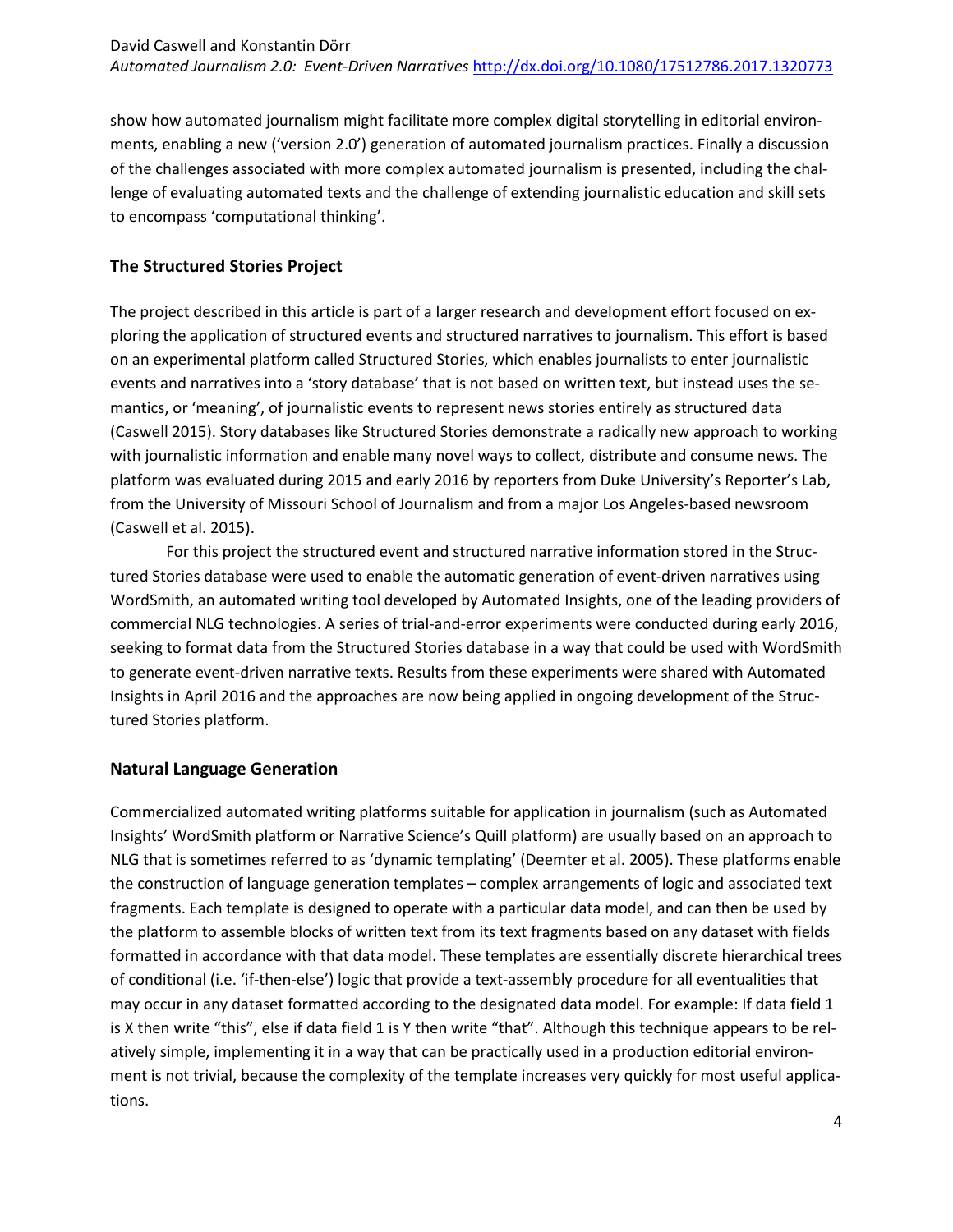#### David Caswell and Konstantin Dörr

*Automated Journalism 2.0: EventDriven Narratives* <http://dx.doi.org/10.1080/17512786.2017.1320773>

The central challenge of a template-based NLG platform is in enabling template design in a way that facilitates the interplay between data-determined logical choices and the authoring of text fragments that ensure grammatical coherence in the assembled block of text. The WordSmith platform, for example, provides an array of tools that enable template authors to manage trigger data, to detect and use features and trends in data, to use nesting of conditional logic branches, to apply comparative logic, to randomly use lexical and phrase synonyms, to format numerical text, etc., as well as providing a simple authoring environment and testing process. Authoring NLG templates for automated journalism requires continually trading off between the multiple criteria that contribute to the quality of the possible text outputs created using the template. These criteria include the target data model, the type and range of values possible in each field of the data model, the quality and completeness of data, the grammatical coherence of the text output under all data values, the editorial voice of the text output, and, of course, the author's structural and stylistic choices (or 'angle') to be expressed in the text output. The ability to work with these criteria editorially, as a writer, rather than technically, as a programmer, is a key distinction between modern commercial NLG systems and their predecessors, which required the building of complex text plans as 'discourse structure trees' and sentence plan scripts written in 'Sentence Planning Language' (Reiter and Dale 1997). Thankfully, template authoring for journalism is now largely an editorial task, however it still requires 'computational thinking' – an ability to think abstractly about the use of language while simultaneously applying logical rules and practical language skills (Wing 2006; Creech and Mendelson 2015). This is a skillset that is not yet a common component of journalism education.

 This description of NLG and its use in automated journalism reveals several major limitations relating to data. The obvious limitation is that the entire process is completely determined by the available data. A less obvious limitation is that the use of available data is also restricted by the data model by which the data is organized. It doesn't matter, for example, that a certain type of data is available if it is blended with other data within a single field, or if it is present in an arbitrary manner across multiple fields, or if its interpretation is ambiguous either within individual fields or across multiple fields. An additional limitation is imposed by the logical complexity of templates, which can quickly become unmanageable if the available data fields are not directly related to their intended use within the template. A substantial intellectual burden is imposed on the template author if he/she is forced to use conditional logic to isolate aspects of the data needed for text description, rather than just access the necessary information directly as a data field.

 These data-related limitations combine to restrict most uses of NLG to description – the static portrayal of a situation or the status of some multi-variant system or scenario, such as an earnings report containing multiple financial variables. Even the use of NLG platforms to describe gameplay, to compare descriptions of periodic snapshots, or to describe time series information, is typically done in a primarily descriptive manner that recites aspects of the underlying data as a 'state', or as a static picture rendered in words. In practice this often results in output text that contains a relatively narrow range of verbs, such as 'was', 'is', 'increased' and 'decreased', or their synonyms. Automated journalism using existing data and existing data models might therefore often be more accurately referred to as 'automated description'.

Figure 1 shows an example of a descriptive text written with NLG software. This text was pro-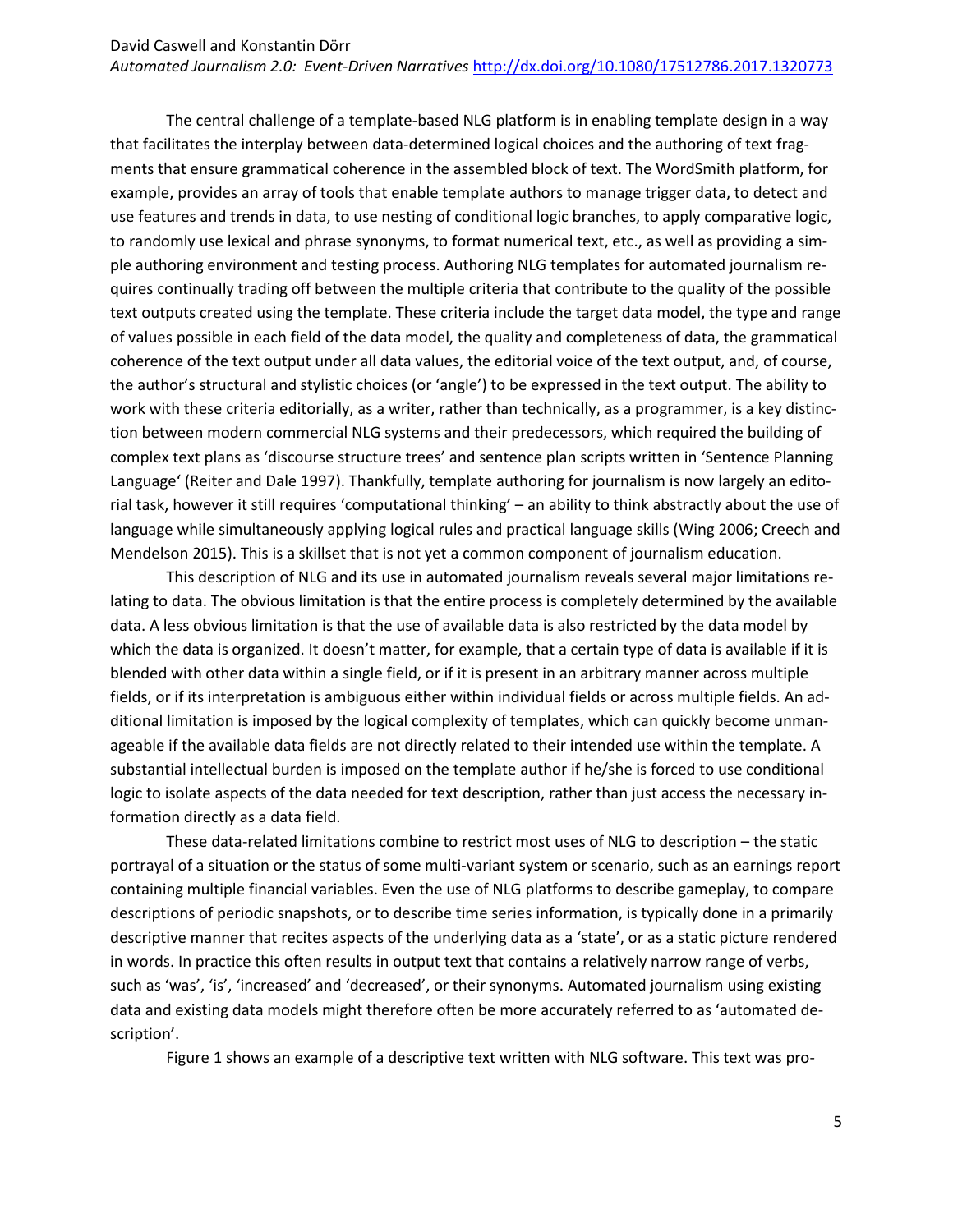duced and published in 2016 by the Associated Press using Automated Insights' WordSmith NLG platform driven by quarterly financial data provided by Zacks Investment Research. This text can be automatically generated using only a handful of data variables, such as share price at and after the close of the market, posted revenue and earnings, and averaged analyst expectations of earnings.

#### Oracle misses 1Q projections

REDWOOD CITY, Calif. (AP) - Oracle Corp. shares slipped in after-hours trading Thursday after the software company posted disappointing quarterly profit and revenue.

The Redwood City, California-based company said it earned a profit of \$1.83 billion, or 43 cents per share, in its fiscal first quarter. Earnings, adjusted for amortization costs and stock option expense, were 55 cents per share.

The results missed Wall Street expectations. The average estimate of 15 analysts surveyed by Zacks Investment was for earnings of 58 cents per share.

#### FIGURE 1

Example of a descriptive quarterly earnings report generated automatically for the Associated Press using WordSmith and data provided by Zacks Investment Research

### **Computational Stories**

Journalism is not fundamentally based on description, but on event-driven story. Journalists are highly skilled at recognizing, creating, organizing and communicating stories in natural language, and the centrality of story to journalism is almost unanimously acknowledged by journalists (Roeh 1989; Pavlik 2000; Deuze 2005). The concept of 'story' is sometimes difficult for human beings to clearly define, because consuming stories is such an effortless and ever-present experience for humans that defining the mechanism seems unnecessary (Boyd 2009). But story is a mechanism. More specifically it is a knowledge representation mechanism, possibly of biological origin, for organizing temporal events in a manner optimized for cognitive access and use. A rapidly growing body of literature in a wide variety of scientific disciplines, from cognitive psychology to linguistics to artificial intelligence, is identifying the components and applications of story (Radvansky and Zacks 2014; Baldassano et al. 2016; Mani 2013), and an array of technologies have recently appeared that enable working with story computationally to become practical for the first time (Rospocher et al. 2016; Caswell 2015).

 Stories are arrangements of events and therefore representing news stories computationally (i.e. as data) requires first representing discrete news events computationally (Abbott 2008). Event representation requires constructing libraries of 'event abstractions' – generalized forms of fundamental types of events that define the action of the event and the semantic roles that various participants, entities and locations play in that action. For example, a simplified event abstraction might take the form of '[X] appointed [Y] to the position of [Z]', in which the activity of the event is narrowly specified (the appointment of a person to a position by another person or organization), and the specific semantic roles (the appointer, the appointee, the position) are variables. These event abstractions can then be used to capture particular news events as structured data, a process known as 'instantiation'. Particular news events are instantiated by 'filling in' the semantic role variables with references to the participants, entities, locations, etc. to create a unique record of that event. This approach, while still experimental, has become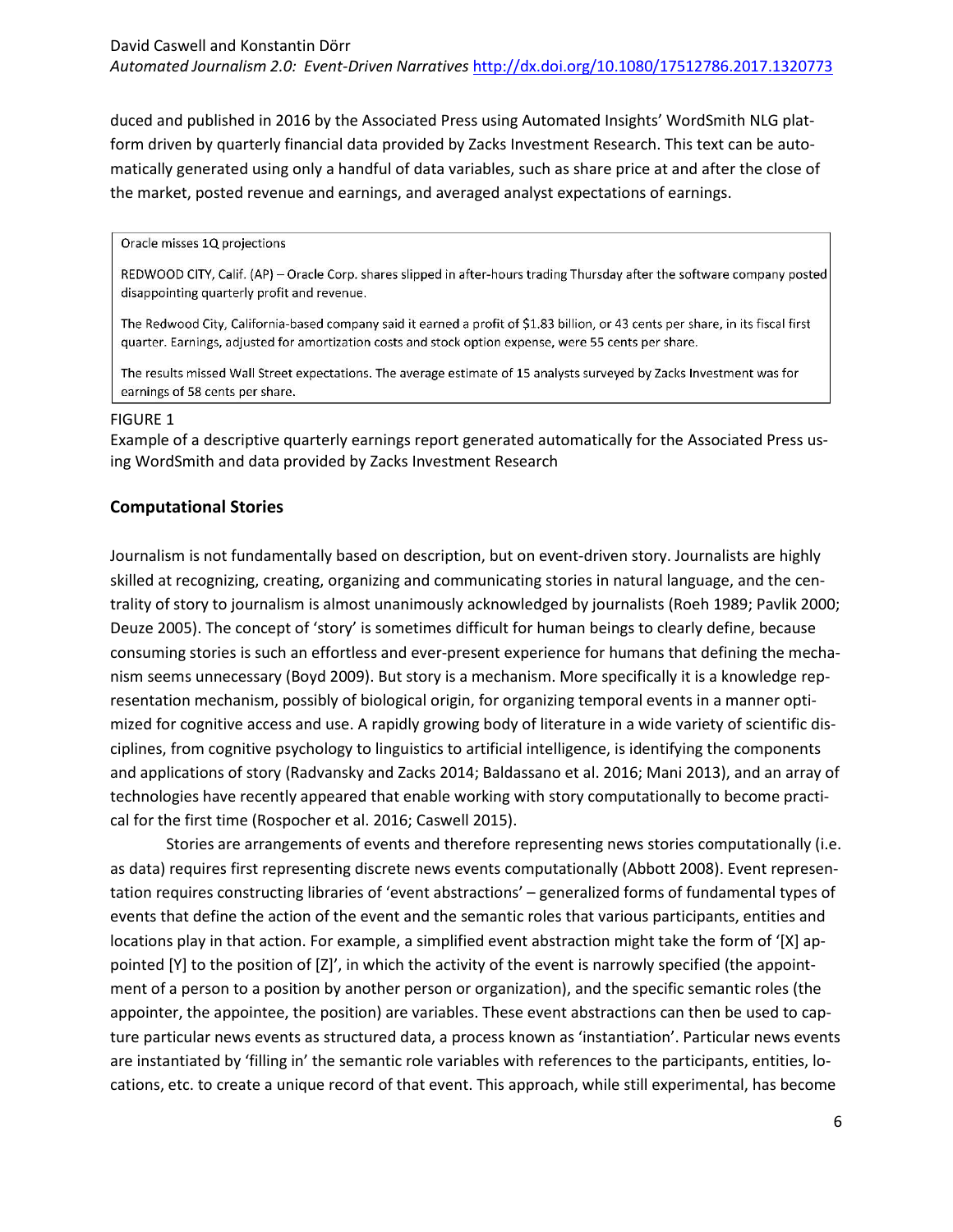much more practical in recent years because of the new availability of libraries of event abstractions such as FrameNet (Baker 2008), the Events and Situations Ontology (Segers et al. 2015) or Schema.org 'actions' (Schema.org), and also because of the availability of common digital references for participants, entities, locations, etc. (Knowledge graphs and other 'semantic web' infrastructure).

The arrangement of structured events into coherent story representations requires more than merely assembling a temporally-ordered list of events. Stories have at least three properties that should ideally be represented in the arrangement of structured events, all of which are relatively simple:

- 1. Events should exist independently of the stories in which they are used, thereby allowing any specific event to be present in multiple stories and facilitating the development of 'narrative networks'.
- 2. Events should be assigned different values within a particular story, indicating their relative importance within that story based on one or more value schemes.
- 3. Events should be arranged in a way that facilitates 'semantic zoom' the ability to recursively nest story detail such that it can be directly accessed from particular events.

The combination of a representation scheme for capturing news events as structure and a representation scheme for assembling structured events into stories together provide a possible data model for general news stories.

 Projects that implement news story representations in a manner similar to that described above are increasingly common. An early example is the BBC's Storyline ontology (Rissen et al. 2013), and a more recent example is the recently completed NewsReader project (Rospocher et al. 2016), which is centered on what its developers call 'an event-centric knowledge graph'. An academic workshop on "computing news storylines" is held annually, and several similar projects are underway in the government and intelligence communities. Simultaneously, a new form of journalism, known as 'structured journalism' has recently emerged, which focuses on technologies and workflows for capturing and publishing journalistic knowledge as structured data. Although practical datasets based on taxonomies of activity are still rare, there are several examples of practical datasets that are very close to an event-based format, particularly in the government domain (e.g. GovTrack.us, TrackBill.com, etc.).

The news database used for the demonstration of NLG in this article was Structured Stories (Caswell 2015), a prototyped news database that uses FrameNet (Baker 2008), a library of semantic frames, as the formal basis of event structure. Unlike some other event and story representations, Structured Stories relies on the entry of structured events and stories manually, by journalists, and it is therefore particularly well suited as a basis for experiments in automated journalism due to the high quality of its data. The structured event representation used by Structured Stories is based on the concept of frame semantics – a view that meaning in language exists only within specific contexts, known as a 'semantic frames'. A simple example is the 'commerce' semantic frame, which implies certain roles (buyer, seller, goods, payment, etc.) and certain actions (buying, selling, paying, etc.). Structured Stories uses FrameNet to define detailed 'event frames' that provide abstractions of specific journalistic events, which can then be instantiated as records of actual events – for example "Microsoft Inc. bought Skype Communications from Silver Lake L.L.C. for \$8.5 billion USD". These structured records of actual events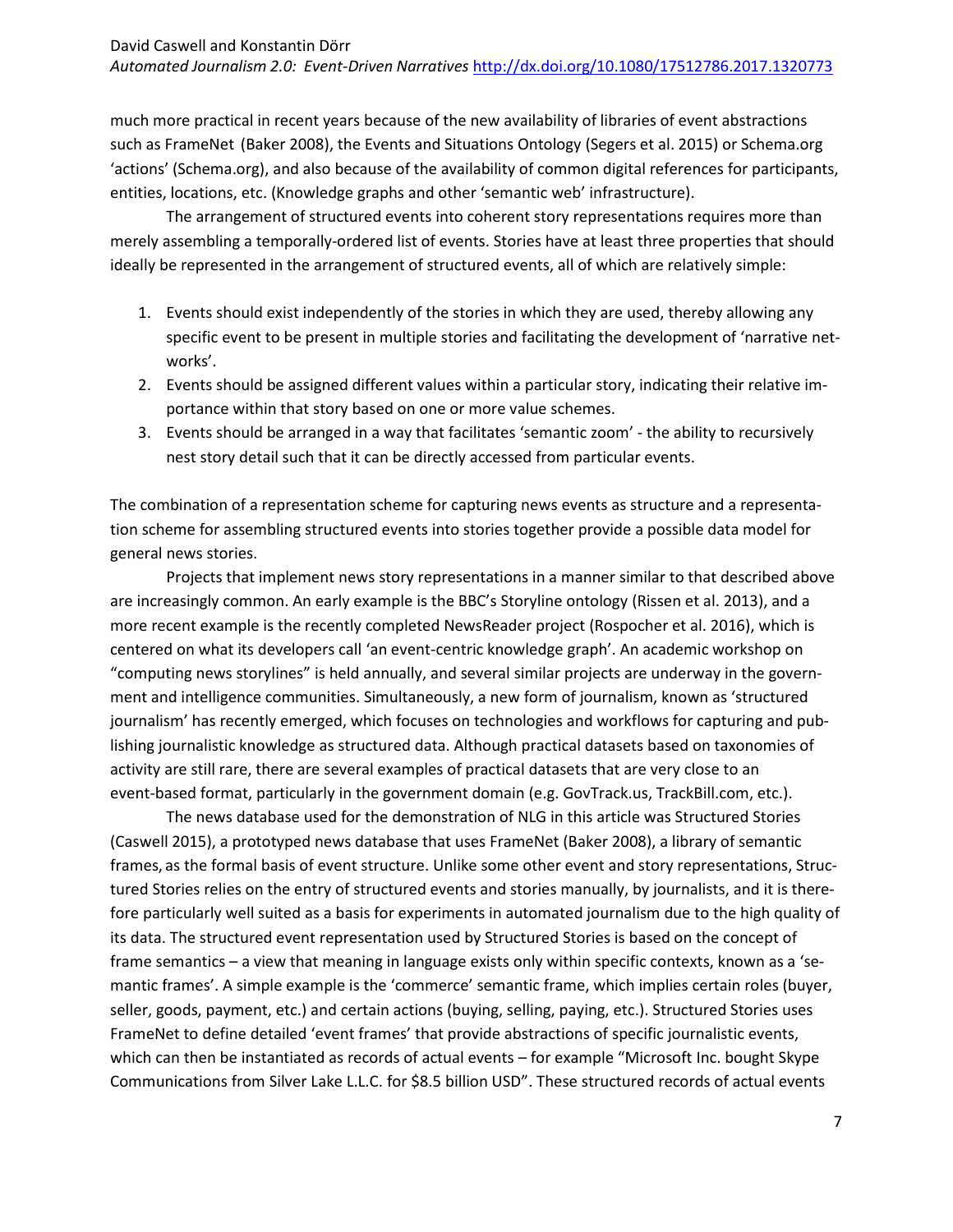are then assembled into structured stories based on the story characteristics described above.

#### **Event-driven Natural Language Generation**

The availability of structured databases of news events and news stories opens up the possibility of using template-based natural language generation as a mechanism for automating the production of journalistic text articles based on event-driven stories rather than just static description. While some forms of knowledge representation existed in earlier NLG systems (Reiter and Dale 1997), these were typically entities, concepts and relations rather than events and stories. In contrast, the availability of structured events and structured narratives offers new potential to represent news events and journalistic stories directly, for use in automated writing. Realizing that potential is not straightforward, however, because the contents of the structured news database must still be translated into a standardized form suitable for use with specific NLG templates. This is difficult because news stories (whether structured or not) are inherently unpredictable, whereas NLG templates essentially require data that is perfectly predictable.

One approach to converting a structured story into a standardized format suitable for use with an NLG template is to develop abstractions of stories – a standardized 'kind' of story, within a particular domain, that can be loosely expected to contain particular 'kinds' of events in a particular order. A familiar example of a story abstraction is the 'road trip story' – each one is different, but each also can be expected to contain particular kinds of events in a particular order (a motivating event, setting out, various geographic milestones, hotel stays, meals, various adventures, the arrival or return, and possibly some consequences). If the domain is constrained enough, and if the variation from story to story is small enough, then events from the structured story database can be mapped to 'event kinds' in the story abstraction to produce a standardization of each story 'kind'. This approach can be relatively easy to implement and was used for the project described below, demonstrating automated generation of car chase (or 'pursuit') stories from structured events (example 1). It would likely work equally well with a wide variety of relatively predictable stories in journalistic domains such as crime, business, politics, disaster reporting, etc., but would be unsuited for less formulaic kinds of stories.

 A second approach is therefore needed in order to convert relatively unpredictable structured stories into a standardized format. One possibility is to break up the story into a series of 'story fragments', each of which is then mapped to a standardized format matched with a particular NLG template. These 'story fragments' are converted into natural language independently and the resulting text blocks are assembled into a complete text document. This is a much more challenging approach because it requires that each 'story fragment' be correctly recognized within the story database and correctly mapped into the correct standardized format. It also requires that the text within each of the NLG templates be authored such that the final text document assembled from the text blocks is grammatically and logically coherent. This is the approach taken for an ongoing project attempting to automatically generate local and state government stories from structured events (see example 2 below). Although more challenging, this approach also offers the possibility of generating much more flexible stories that may not need to be constrained to narrow domains.

In terms of the specific data inputs to an natural language generation platform, the availability of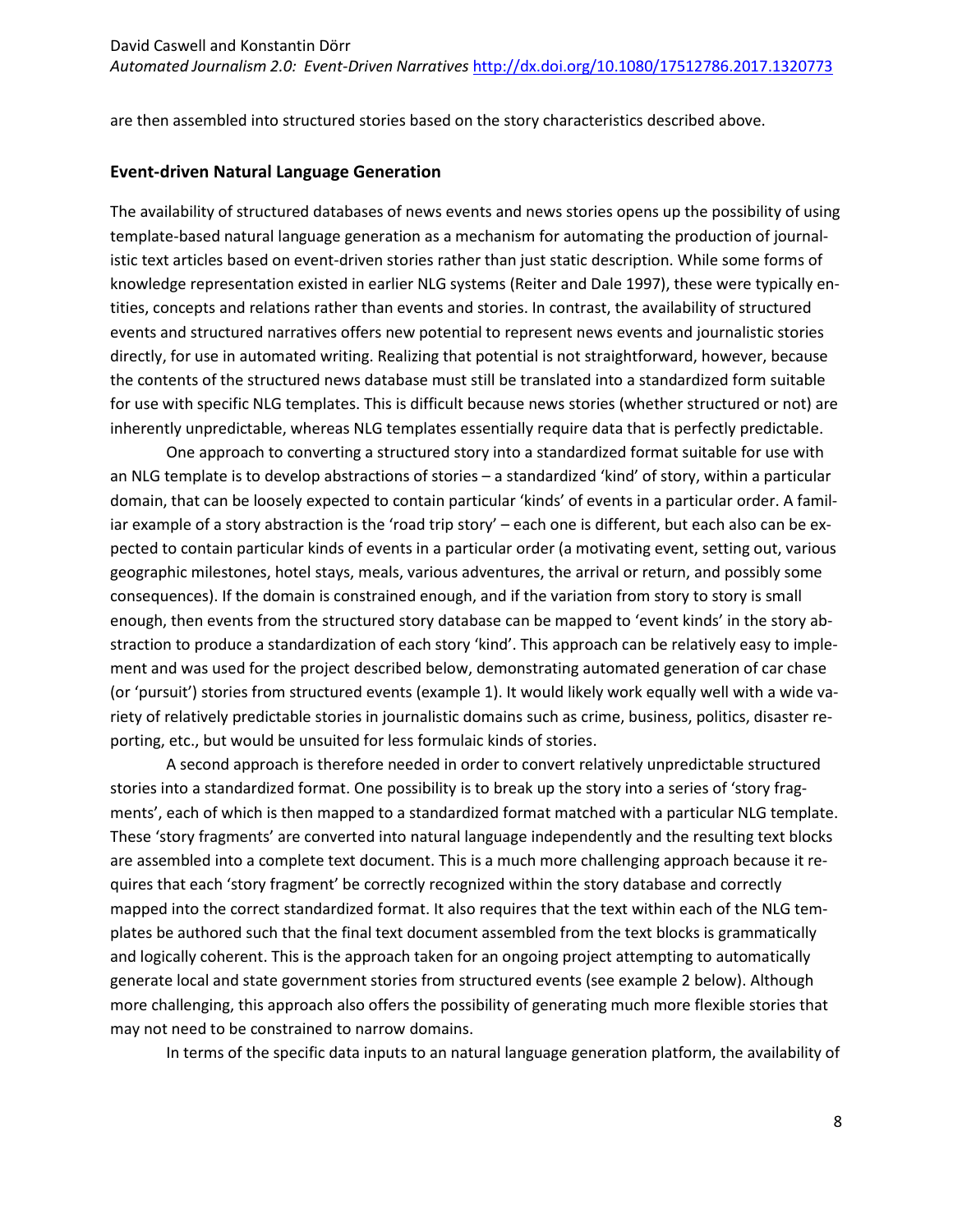#### David Caswell and Konstantin Dörr

*Automated Journalism 2.0: EventDriven Narratives* <http://dx.doi.org/10.1080/17512786.2017.1320773>

structured event data enables an important and possibly novel characteristic in how events are represented in the standardized data used by the platform: it enables events and their semantic roles to be handled as data values instead of as data fields. This emphasis on news events as variables enables the automation of text that approaches true storytelling, with a much wider variety of verbs communicating a much richer range of activity. Direct access to structured news events might also eventually permit the encoding of causality as a structured relationship between discrete events, thereby enabling automated journalism to communicate causation and explanation.

#### *Example 1: Pursuit stories*

The pursuit story project originated with a small set of car chase stories reported into the Structured Stories database, using the platform's user interface, by reporters from the NBC SoCal newsroom in Los Angeles during the autumn of 2015. The intent of the project was merely to explore the potential of structured journalism to accumulate pursuit story content, possibly for interactive display, and there was no initial intention to use the data for automated journalism. The events of each story were reported directly as structured data, using information obtained during the newsroom's normal reporting activities.

 As the stories accumulated it became apparent that there were significant similarities from story to story - not in the literal activity of the story, which varied wildly, but in the 'part' that each event played within the story. For example, each story contained an 'initiating event', ranging from speeding to murder. Each story contained a 'concluding event', ranging from the suspect simply giving up to the suspect being shot dead by police. Most stories contained one or more 'consequence events', such as jail time or hospitalization. Many stories contained some kind of distinct 'unusual event', some remarkable occurrence but with specific activity that varied dramatically from story to story. The observed similarity was therefore in the form of these structured stories, rather than in the details of the activity within them. The stories were quite literally formulaic.

 This observation, combined with access to Automated Insight's WordSmith platform, led to a small development project aimed at transforming the structured event data from these structured pursuit stories into a standardized data format suitable for use with a WordSmith language generation template. The steps taken to accomplish this data transformation task were as follows:

- 1. Definition of a standardized data model based on data fields representing the 'parts' that events played within a generic pursuit story (i.e. not based on the events themselves).
- 2. Mapping the structured events from each story to the standardized data model. This was first done by hand, and then semi-automatically using signals from the frequency of use of 'kinds' of events.
- 3. Authoring of text fragments for each of the 'event abstractions' used to define the structured events in the stories. To be clear, these text fragments are not authored for the many instantiated events, but for the relatively few event abstractions upon which the instantiated events were based.
- 4. Development of a WordSmith template for the standardized data model, which could then be tested against data formatted with that data model.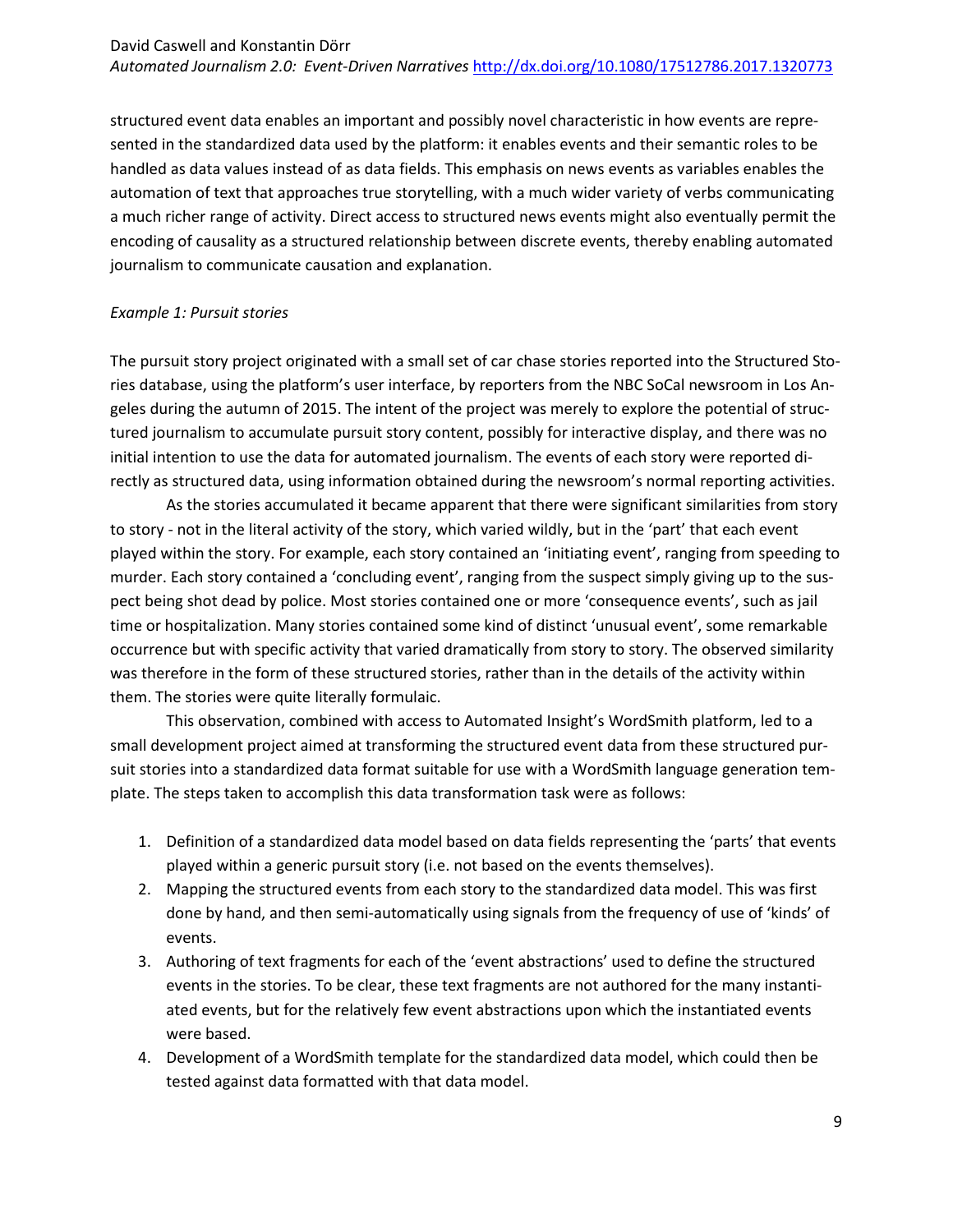### David Caswell and Konstantin Dörr

*Automated Journalism 2.0: EventDriven Narratives* <http://dx.doi.org/10.1080/17512786.2017.1320773>

5. Iteration of the process until the standardized data model and the WordSmith template stabilized.

The final standardized data model that resulted from this process contained 48 data fields, listed in figure 2. Twenty-one of these data fields were based on structured events from the story database, and these are highlighted. Some structured events generated multiple data fields, and not every story generated data values for each data field.

| Story ID        | Handover location   | Route 2                 | Unusual event 2   |
|-----------------|---------------------|-------------------------|-------------------|
| Headline        | Suspect 1st name    | Location 3              | Quote char name   |
| Date            | Suspect 2nd name    | Route 3                 | Quote char title  |
| Year            | Suspect_description | Location_3_area         | Quote text        |
| Time            | Passenger_num       | Concluding event        | Link              |
| Time_colloquial | Vehicle type        | Conseq event 1A         | Link_desc         |
| Time_type       | Vehicle_description | Conseq_event_1B         | DB_num            |
| Dept1 long      | Originating event   | Conseq event pax        | DB num fatal      |
| Dept1 short     | Unusual event 1     | Conseq event 2          | DB num dept       |
| Dept2_long      | Location 1          | 3rd_party_name          | DB num prev       |
| Dept2_short     | Route 1             | Conseq_event1_3rd_party | DB_num_fatal_prev |
| Handover type   | Location 2          | Conseq event2 3rd party | DB num dept prev  |

### FIGURE 2

Data fields filled from structured event data and used to generate story text

The data values required for each of the event-based data fields were fragments of descriptive text that could be used by WordSmith to assemble the output text using the template. This required associating a fragment of descriptive text with each of the event frames used to instantiate the structured events of the stories, enabling that text to be used for each event instantiated from that event frame. These text fragments were relatively simple.

Some text fragments were single words describing an outcome of an activity, for example:

"injury" "death"

Some text fragments were short statements based on the police designation upon which the event was based as a definite or indefinite article, for example: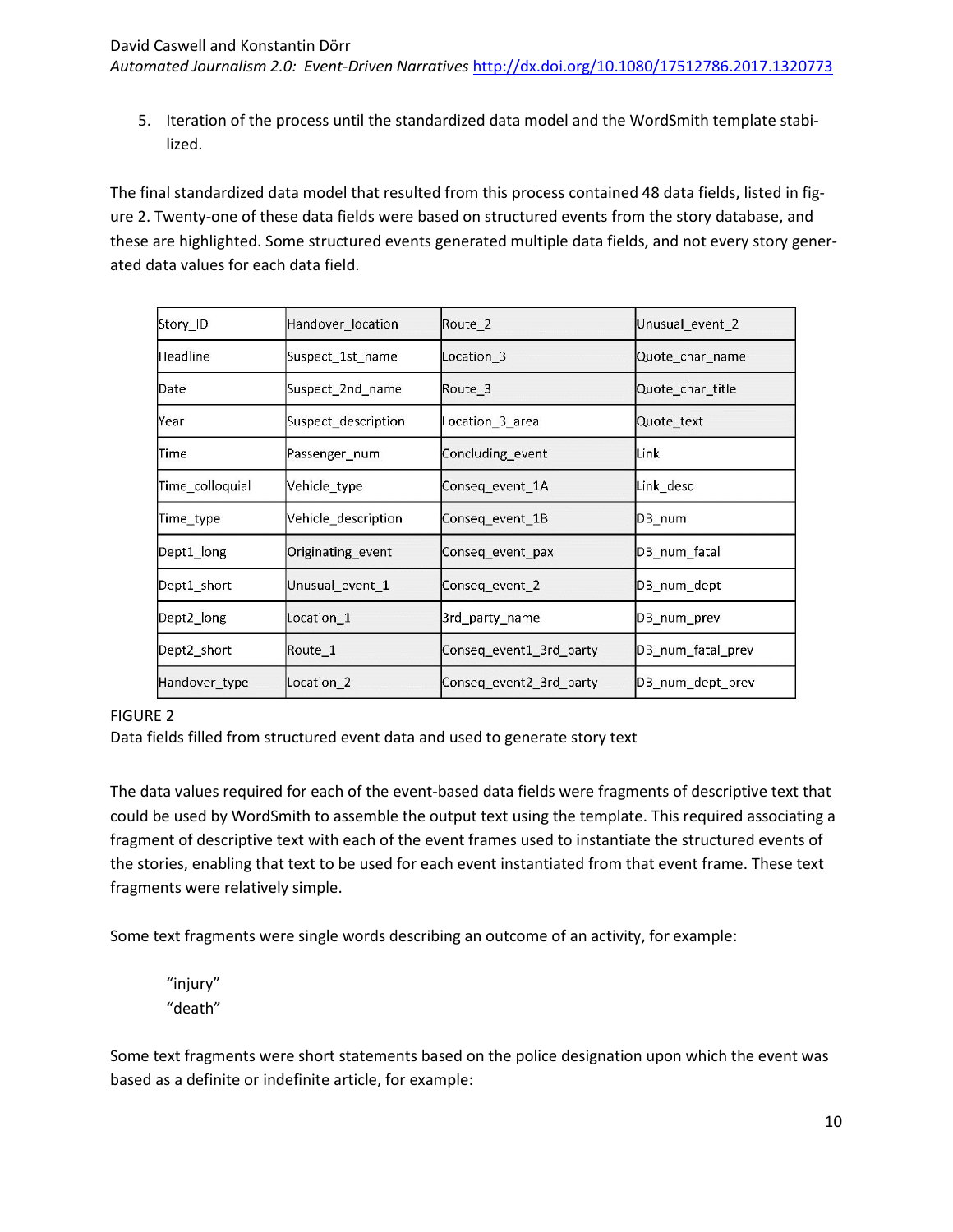"a possible DUI [driving under the influence]" "a report of shots fired" "the identification of a wanted person" "the observation of suspicious activity"

Some text fragments referred implicitly to the main character of the event in describing an outcome of the event, for example:

"treated for injuries" "pronounced dead" "taken into custody" "captured following a search"

Finally, some text fragments were more complex descriptions of the structured event. Unlike the text fragments described above, these complex text fragments cannot be constructed solely from the information contained in the event frame, because they use information from the semantic roles of the instantiated structured event. Examples of these complex text fragments are:

"the suspect deliberately crashed into a police vehicle" "the driver hit speeds of 100 mph"

The generation of standardized data for each structured pursuit story already directly uses information from the semantic roles of the instantiated structured events (for example character names, locations and routes). The technical aspect of constructing these complex text fragments is therefore not particularly difficult, although the editorial aspect may be more challenging.

 Each structured pursuit story was therefore mapped into the single standardized data format created using the techniques described above. Although some of this mapping was performed manually for this experiment, manual intervention was only permitted via clear procedures that could be easily automated. In practice this was restricted to aspects of the selection process by which specific structured events were chosen to fill specific event-based data fields in the standardized data model.

 An example of an automatically generated pursuit story article generated by WordSmith from the standardized data is shown in Figure 3: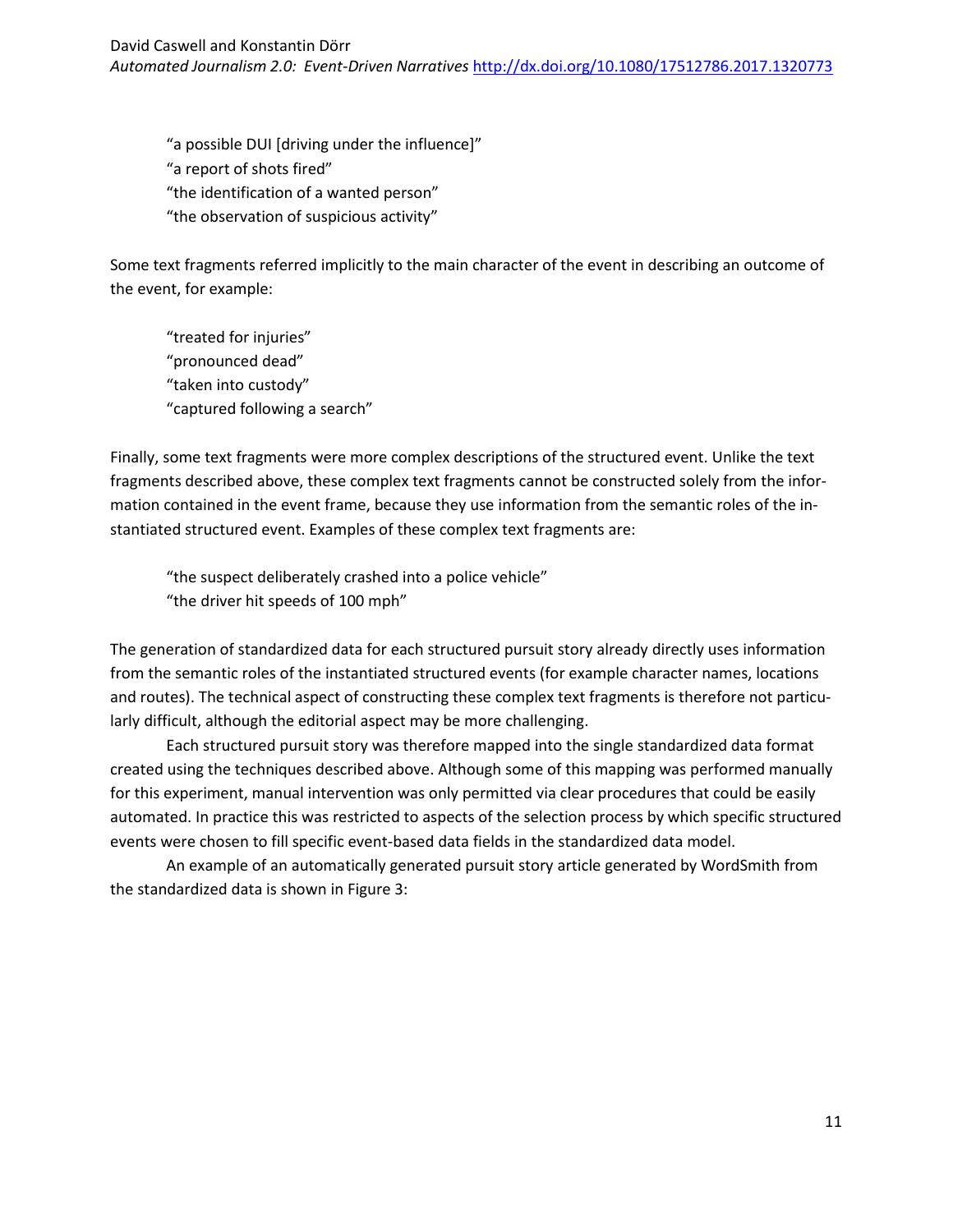#### Driver Drives Off Of 300 Ft Cliff During Pursuit

July 13<sup>TH</sup>, 2015 (Point Fermin Park, San Pedro, California) - A vehicle pursuit that began in Wilmington during the late evening of July 13<sup>th</sup> later ended with the crash of the suspect in Point Fermin Park, San Pedro. The incident began at about 11:00 PM when an unidentified driver, driving a Toyota Prius, fled from officers of the Los Angeles Port Police following a traffic stop on Pacific Coast Highway in Wilmington. The suspect was then pursued by the LAPP along Alameda Street to San Pedro, and then further along Alameda Street to Point Fermin Park in San Pedro. The incident concluded with the crash of the suspect in Point Fermin Park, where the suspect drove over a cliff. The unidentified suspect was injured. Referring to the incident, witness Manuel Castro said "We peeked our heads and it was just a gray Prius and we saw the wreckage and the cops over here". The suspect was treated for injuries at the scene and was expected to be arrested.

This was the 0<sup>th</sup> vehicle pursuit in the greater Los Angeles region during 2015, and the 0<sup>th</sup> pursuit of the year conducted by the Los Angeles Port Police. In the previous year there were a total of 0 vehicle pursuits in the Los Angeles region, of which just 0 were conducted by the LAPP.

#### FIGURE 3

Example of a dynamic "pursuit story" generated automatically from event data from a structured story. Note: The last paragraph in this article is intended to be driven by accumulated data within a structured news database. This project involved only a small number of stories and therefore the values were left at zero to avoid confusion that might result from the use of test data

 Although not longer than many text documents already generated automatically, and not based on more data fields than many text documents already generated automatically, these 'pursuit stories' stories are unlike other output of automated journalism using NLG, because they are clearly reciting an event-by-event narrative. The authors are not aware of any examples of automated journalism that exhibit a similar event-driven narrative structure. The closest such examples are automatically produced articles that compare temporally sequential values, such as quarterly earnings, or that describe generalized gameplay, such as inning-by-inning descriptions of baseball games. The apparent novelty of the event-driven narratives over other template-driven outputs appears to result from at least two factors. First, variability in kinds of events appears to be far more unusual than variability in numbers or names, and second, the combination of variability in events with variability in the characters, entities and locations that participate in those events appears to provide an additional layer of complexity, beyond that typically achievable from a one-dimensional data record. The authors therefore hypothesize that readers may at least partly respond to the fact that these articles are event-driven narratives rather than merely descriptions. A formal assessment of the qualitative differences in reader experience between static descriptions (figure 1) and event-driven narratives (figure 2) is planned as future work, using comparative surveys that remove the possible difference in interest level between article subject matter.

The approach described here is not unique to pursuit stories, but is illustrative of an entire class of news stories that exhibit relatively stable patterns of events even if the specific activity of those events varies from story to story. Other domains that tend to exhibit this 'formulaic' characteristic include many crime stories, celebrity stories, stories about natural disasters, stories about business activity, many political stories, legal stories and probably stories in many other domains. The data necessary to support the automated writing of such stories could be gathered from a combination of automation and manual reporting, perhaps managed by news organizations for use in generating multiple forms of text output, interactive content and other data-centric news products.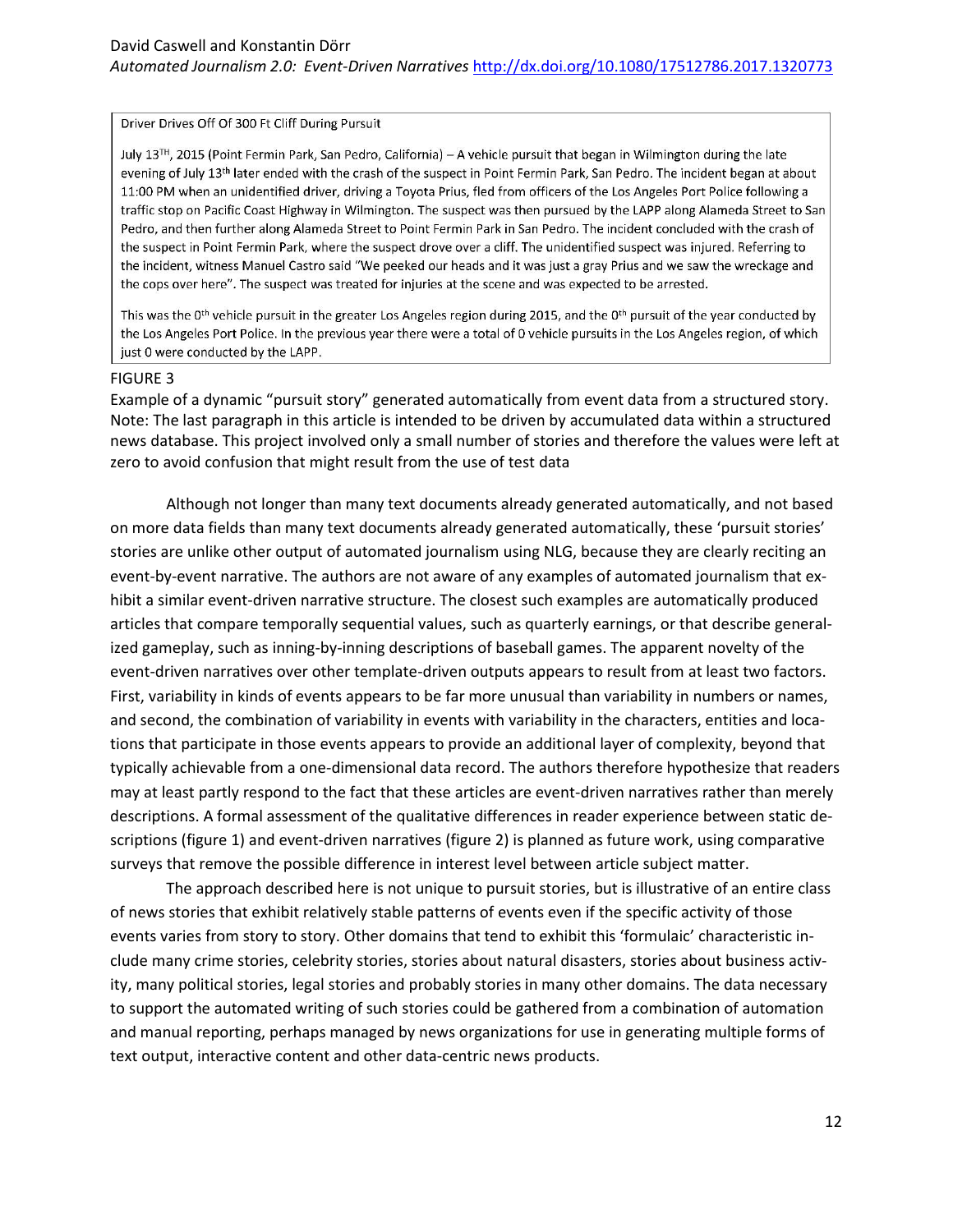### *Example 2: Local and State Government stories*

The relative ease with which structured pursuit stories can be expressed as written text using WordSmith suggests that applying the technique to less predictable structured stories might also be possible. The domain of local and state government stories was selected for a second experiment, because the Structured Stories database already contained a selection of such stories, and because automating these stories would be particularly valuable.

 Journalism about the day-to-day activities of local and state governments is in crisis. Newsrooms no longer have the resources to cover the routine, cumulative activities in legislatures and city councils, and the long-term and periodic nature of these stories makes them difficult for citizens to efficiently follow and understand. This crisis is occurring as political power is increasingly being exercised at the state and local level, and therefore more efficient approaches to state and local journalism are needed. Many of the procedural events for these stories is already available as structured data from sources such as TrackBill.com, and therefore the domain is particularly well-suited to early automation of complex stories.

 Like the pursuit stories reported by NBC SoCal, local and state government stories have a particular cadence. Similar kinds of stories tend to happen again and again, but with different specific activity, different characters, at different locations and often in a different order. Unlike the pursuit stories, local and state government stories tend to be longer and more structurally complex. They have very distinct phases, and often branch and intersect in ways that pursuit stories never do. They also tend to vary much more from story to story than pursuit stories do, and they clearly would require WordSmith templates that were much too complex to be feasible for use in a realistic editorial environment. In examining a selection of structured local and state government stories it therefore quickly became apparent that the technique used on the pursuit stories would not be sufficient.

 A series of trial-and-error sessions involving the manual manipulation of versions of structured local and state government stories resulted in two candidate approaches to handling the increased complexity. The first of these involved reducing the unit of language generation from the structured story to the structured event – i.e. developing separate WordSmith templates for each individual structured event within a structured local/state government story, based on the event frame used to instantiate the structured event. The idea was that the resulting text could then be assembled into a finished text article from those multiple outputs, based on the story-level structure from the database. This approach quickly failed, because although it was easy to come up with ways to generate coherent text event by event, it was extremely difficult to do so in a way that made the assembled text coherent and comprehensible. The barrier to this approach is therefore editorial, and it is difficult to see how text fragments could be authored within event-based 'micro templates' to enable grammatical coherence in the assembled text.

The second candidate approach was to break down each structured story into multiple 'story segments' based on the activity of portions of the story. The idea here was that each segment could be handled as a separate story in the same manner as the pursuit stories described above. Each would be matched to a specific WordSmith template to generate output text for the segment and it would then be relatively easy to assemble the finished complete text document from the relatively small number of segment text blocks. The diagram in Figure 4 illustrates this candidate approach applied to a structured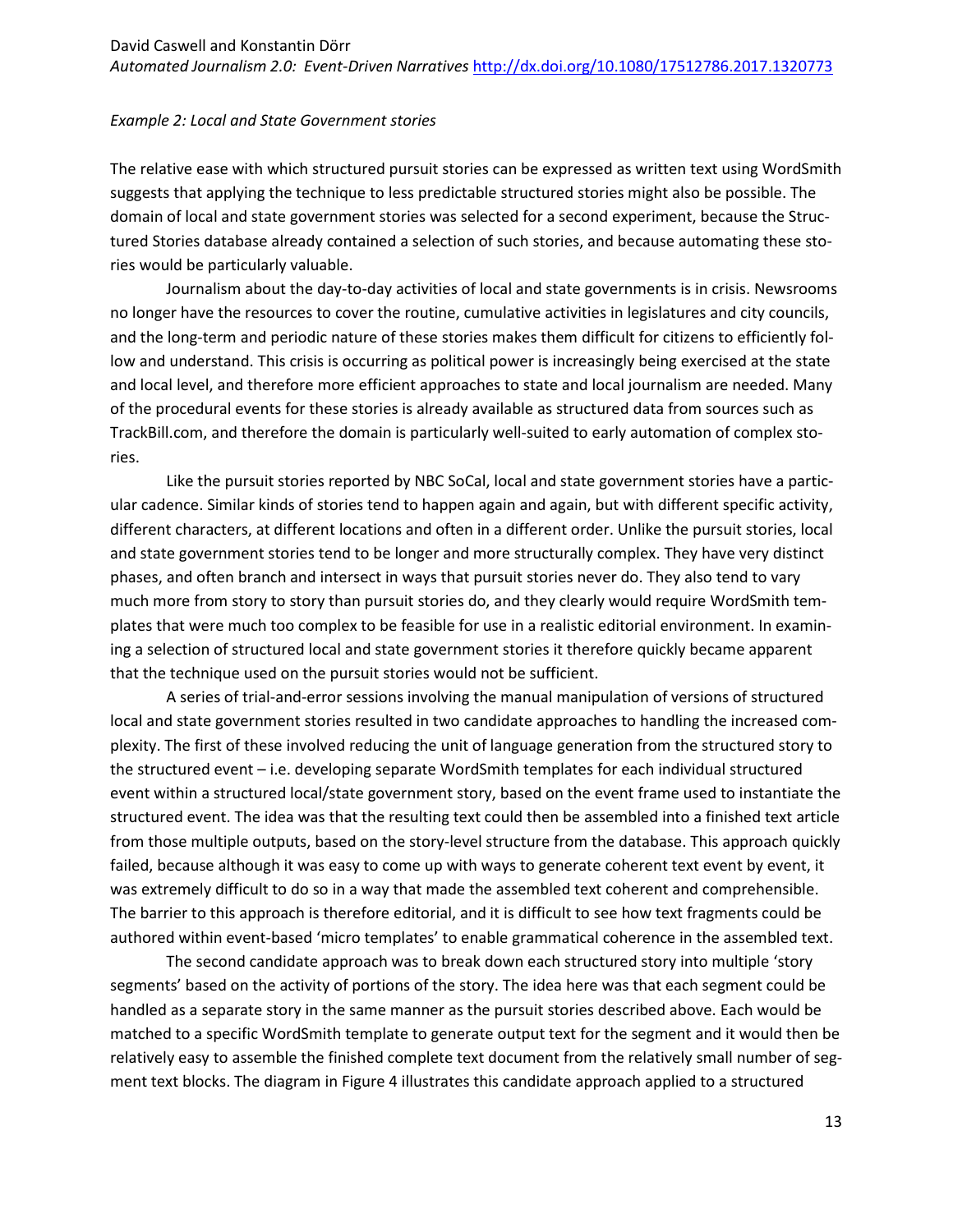story containing three segments relating to the origin, passage and consequences of a piece of proposed legislation becoming law.



### FIGURE 4

Example of a multi-segment approach to generating NLG text from relatively unpredictable structured stories

 Again, each of these segments follows a process that is identical to that used for the pursuit stories and the only new challenges that arise here are finding a method to accurately split up the structured story into segments that match appropriate WordSmith templates, and addressing the editorial challenge of transitioning between segments in assembling the final text article.

 This exploration of multi-segment processing of structured stories is still at an early stage. Although the process works for a narrow range of local/state government stories, the procedure for recognizing segments and matching them to templates is not yet automatable. More general use of the approach may require machine learning to achieve reliable performance, which would in turn require the collection of more training data. Nonetheless the approach appears to be possible, and the remaining challenges are well-defined. If it can be made routine then the implications could be profound. Such a process could, for example, enable automation to extend substantially beyond the formulaic stories described above in example 1, enabling the automated writing of longer, one-off stories that are more complex and less predictable. Such a process might also even eventually be applied to the automated expression of news stories as video, using techniques similar to those currently employed by the Wibbitz.com automated video production technology, which currently creates video based on text articles.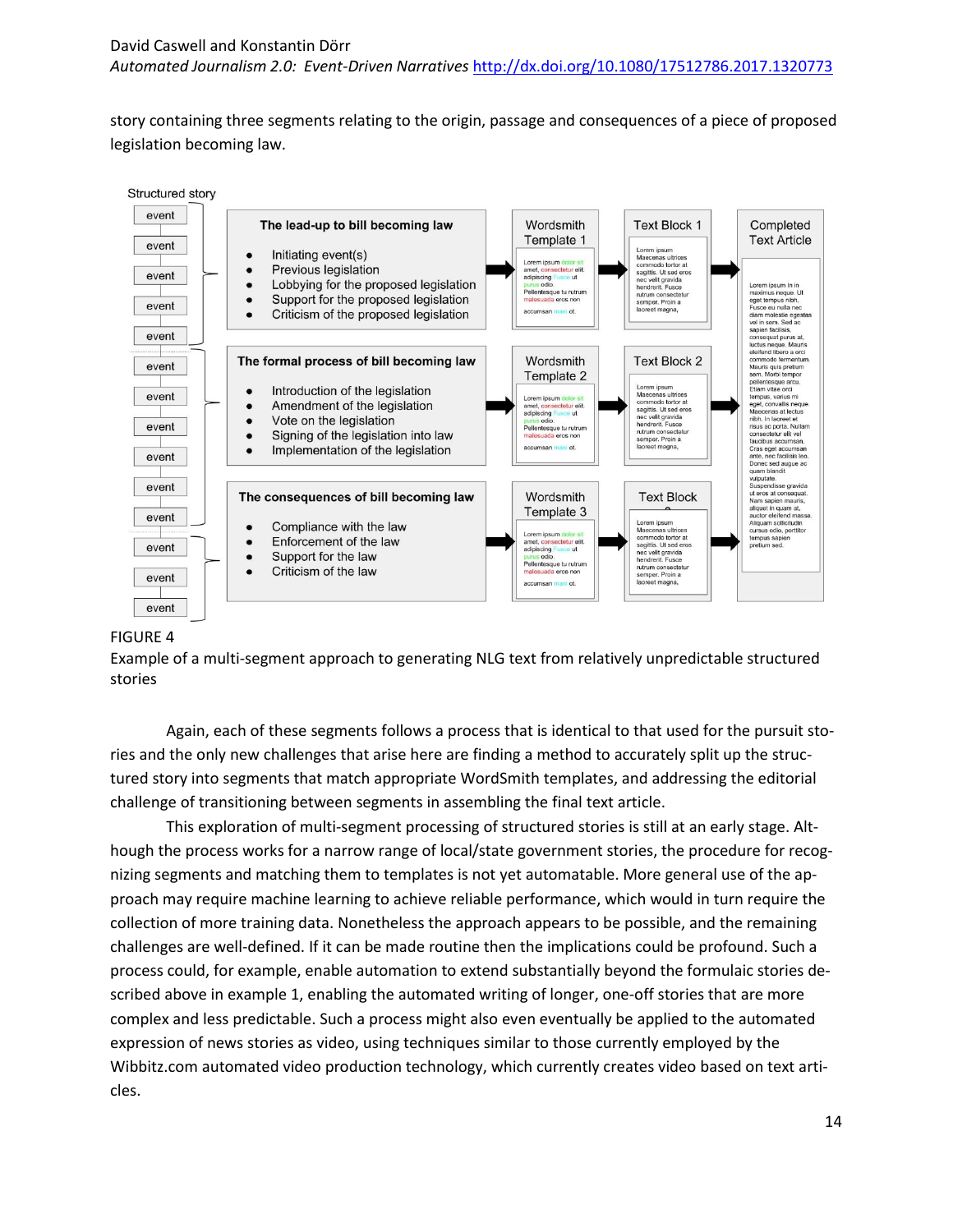### **Evaluating Event-driven Narratives**

Evaluating the quality of automated texts from NLG systems has been the subject of ongoing research since at least the late 1990's (Dale and Mellish 1998; Krahmer and Theune 2010). Initial attempts at evaluation focused on assessing the output of each of the technical sub-systems contributing to the completed text, e.g. the text planning, lexical selection and sentence planning sub-systems (Barr 2003). This approach was appropriate for evaluating these developer-operated early NLG systems, but is less useful for assessing modern commercial NLG systems in which templates are created editorially by writers. Evaluating the quality of texts produced by these newer systems is challenging because it is not clear what is being evaluated: the underlying data model, the quality of the underlying data, the template author's writing ability, the template author's logic or the consumers perception of the output text or of its origin.

 Objective evaluation of the output of automated journalism by academic researchers has typically been performed using a 'blind taste test' methodology, in which consumers are shown various examples of automatically-generated and human-written texts and asked to rate each example according to various criteria, such as credibility and readability (Clerwall 2014; van der Kaa and Krahmer 2014; Graefe et al. 2016). As automated journalism becomes more common, however, human-versus-machine comparisons may become insufficient, because the knowledge that automated and human writing can be broadly comparable has now already been established. The development of more advanced forms of automated journalism – such as event-driven narratives – may therefore require a new evaluation framework that directly considers the structural and semantic complexity of output texts. Such a framework should provide feedback that facilitates technical improvements in journalistic data models and NLG systems, and that thereby helps to advance the sophistication of texts available from automated journalism.

 A framework for evaluating the sophistication of machine-generated texts would likely require multiple components that together enable comparisons between output from different data models, different templates and different NLG systems. Some candidate components include:

- *Discourse categories*, identifying the type of discourse communicated in the text (for example description, narrative, explanation, exposition, etc.). Related work on discourse analysis in news includes Bell (1991) and Van Dijk (1988).
- *A story complexity metric*, measuring the degree to which the text exhibits the characteristics of narrative, such as episodic structure, setting, the presence of characters, etc. Related work on assessing narrative structure as a diagnostic tool has been done by Gillam et al. (1999), and similar metrics have been proposed for other forms of discourse, such as exposition.
- *A language complexity metric*, measuring the degree to which aspects of the language of the text exhibits structure and variety. Several methods of measuring language complexity exist, including lexical density (Gregori-Signesa and Clavel-Arroitiab 2015), idea density (Covington 2009) and various metrics used to assess student performance in writing and reading (Nelson et al. 2012).
- *A data complexity metric*, measuring the complexity of the underlying data model used to generate the output texts. Various formal measurement of the complexity of data models have been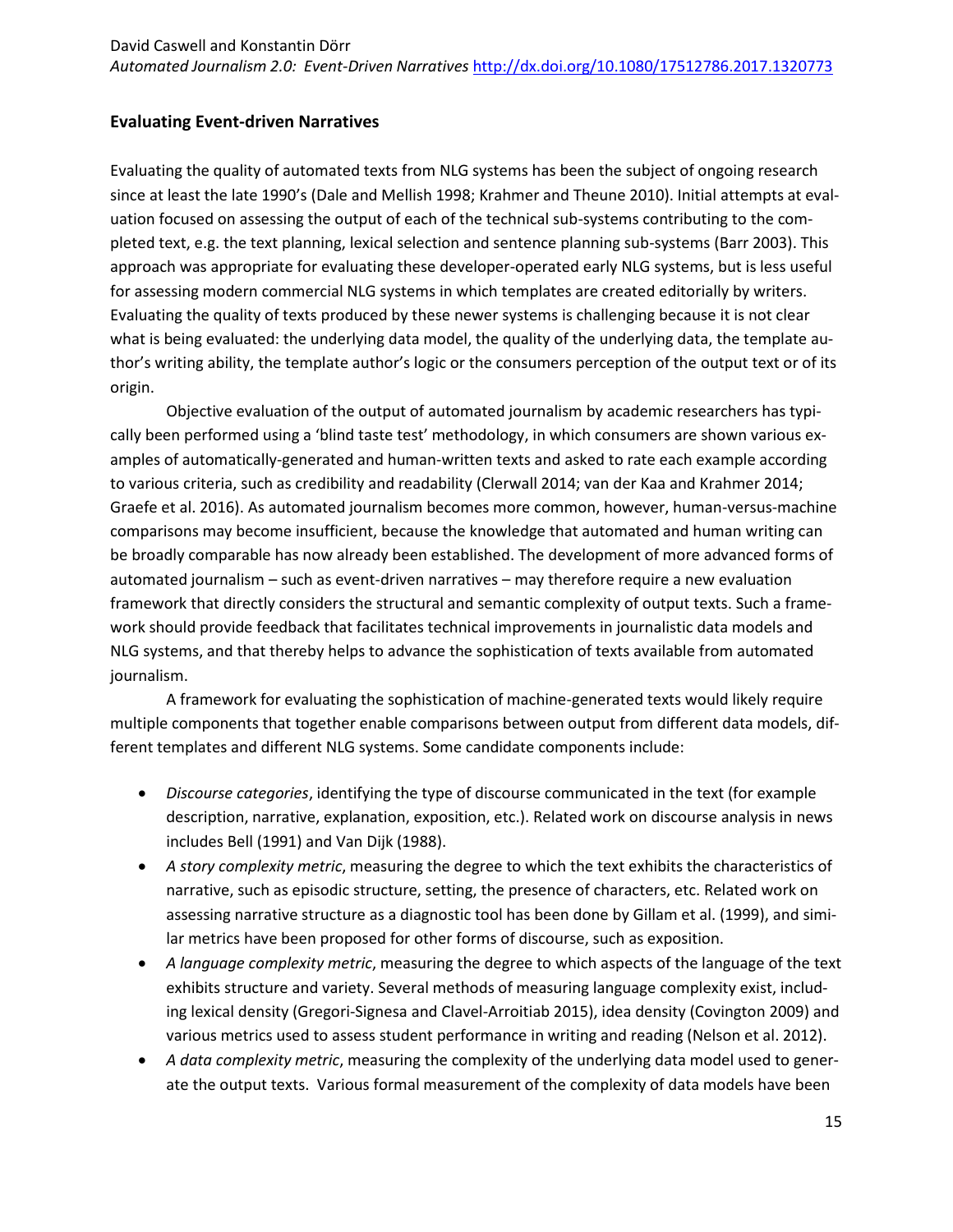### David Caswell and Konstantin Dörr

*Automated Journalism 2.0: EventDriven Narratives* <http://dx.doi.org/10.1080/17512786.2017.1320773>

proposed (Calero et al. 2001), and heuristic metrics, such as the dimensionality of data models, are in common use.

 *A consumer perception metric*, measuring consumer perception of the sophistication of communication exhibited in the text. This metric would be analogous to the descriptors of credibility and quality mentioned by Clerwall (2014).

Collectively, the availability of these, or similar, metrics would enable text-to-text comparison of the complexity and sophistication of machine-generated news. Individually, their availability would enable testing of various hypotheses about the differences between automated texts output from descriptive data (e.g. figure 1) and texts output from event-driven narrative data (e.g. figure 2). Such hypothesis tests might include:

- Whether the latter are of a different class of discourse (narrative) than the former (static description);
- Whether the latter exhibit greater story complexity than the former;
- Whether the latter exhibit greater language complexity than the former, specifically regarding the variety of verbs and the role of nouns within the activity of verbs;
- Whether the latter are based on underlying data of greater dimensionality than the former;
- Whether consumers of these news texts will perceive the latter to be more complex or sophisticated than the former.

By enabling comparisons between automated texts on the basis of sophistication, such a framework may provide incentives that impel the practice of automated journalism within newsrooms towards greater sophistication. Developing and demonstrating this proposed evaluation framework, using metrics with firm criteria based on accepted principles, is, however, a significant challenge and remains as future work.

# **Challenges and Limitations**

It is clear that template-based NLG platforms such as WordSmith are already capable of supporting the automatic generation of event-based text narratives at scale. But it is also clear that there are numerous significant challenges to overcome before event-based approaches could be used in production editorial environments to automate journalism. These challenges can be loosely grouped into two categories: those relating to the availability of structured event and story data, and those relating to the editorial skills required to author the logic and text fragments of templates, and the text descriptions of activity associated with structured event frames.

 From a technical perspective the ability to capture and store structured event and story data for journalism is not yet a completely solved problem, although it is close to solution. It is necessary, for example, to develop taxonomies of abstractions of journalistic events (such as the event frames used by Structured Stories) at granularities much finer than currently provided by FrameNet, the Events and Situations Ontology and schema.org. It is also necessary to find ways to simplify the acquisition of structured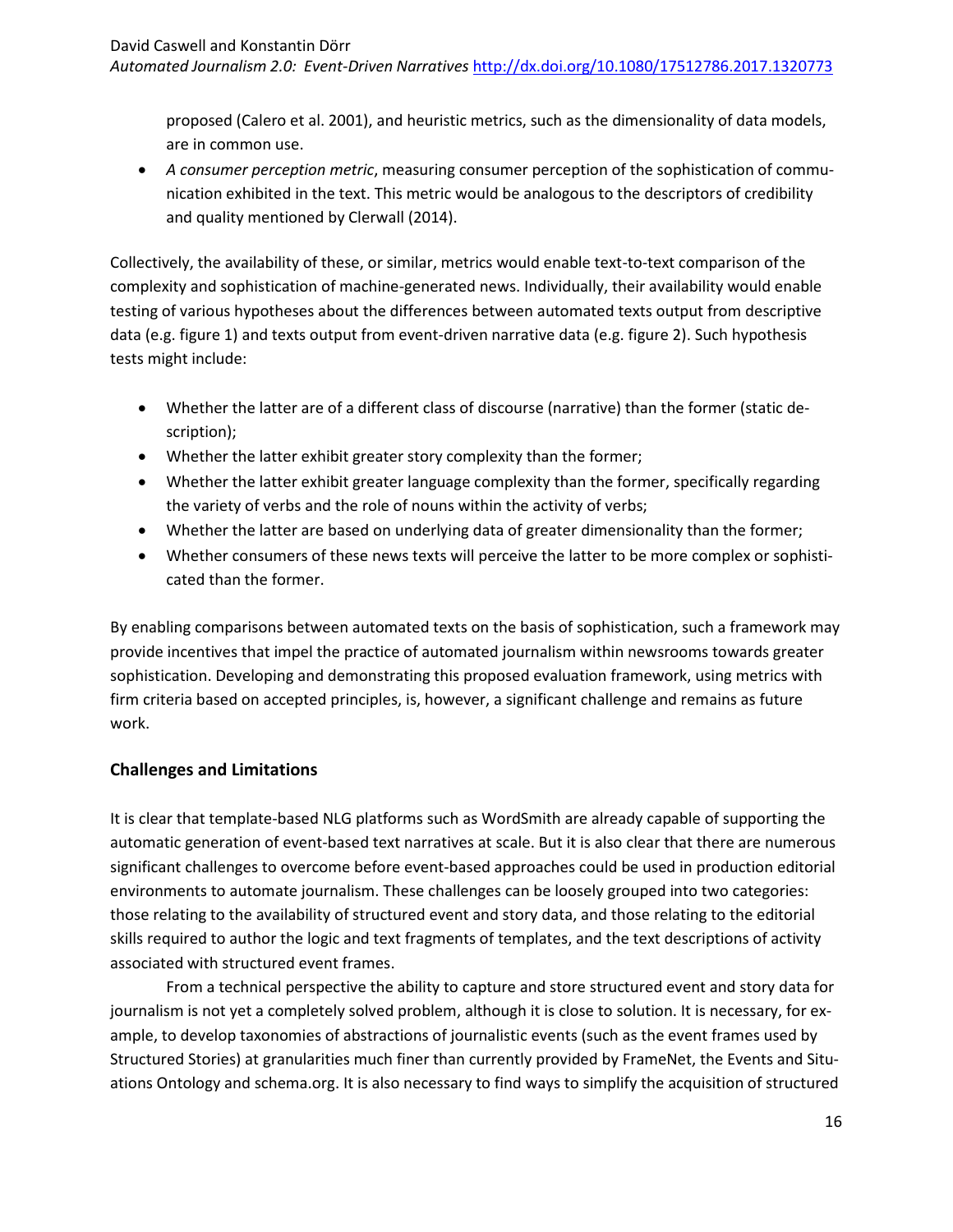event and story data, likely using a combination of ingestion of already-structured data (such as Track-Bill), the automated extraction of structured event data from text (as demonstrated by the NewsReader project), the use of sequentially guided user interfaces like that used by Structured Stories, and possibly new techniques such as controlled natural language interfaces.

 From a usage perspective the development of technology, infrastructure and processes that ensure the availability of structured event and story data is a 'bootstrap' problem, where infrastructure and data must be accumulated in order to demonstrate value, attract investment and therefore develop further infrastructure and data. It is important to appreciate that automated journalism is just one use case of structured event and story platforms, and that other uses might drive their development - for example chat interfaces, smart content and business or government intelligence applications.

The editorial challenges associated with the automation of complex journalism may perhaps be more difficult to overcome than the technical challenges (see also Flew et al. 2012). For example it is not easy to author the text fragments and logic of NLG templates such that any variation of the input data produces quality text, and this difficulty is compounded when using event-based data values that are also text fragments, authored separately. Additional editorial challenges arise from authoring the transitions between blocks of text generated separately for assembly into a single final text document, and indeed from the logic by which text blocks are assembled into larger documents. Challenges relating to expressing narrative structure (i.e. the narrative network effect, the differential value of events and the semantic zoom effect) in a grammatically and structurally coherent NLG template are also not trivial. These, and other, editorial challenges suggest a need to develop new journalistic styles and grammatical vocabularies appropriate to automated journalism, and a need to develop editorial guidelines and style guides for text fragments, template authoring and document assembly.

 Underlying these editorial challenges is the unavoidable requirement that journalists develop the 'computational thinking' skills necessary to work with journalistic information and with narrative as abstractions. Building and operating an automated journalism workflow based on structured events and computational narratives is an intrinsically abstract endeavor, requiring journalists to move back and forth between specific events and stories and the generalized patterns that those events and stories exhibit. Such skills are not primarily technical or technological. Given appropriate platforms and user interfaces, such as the WordSmith user interface, journalists should be able to work with structured events, narratives and narrative abstractions without any coding skills, database skills, mathematical skills, or other technical expertise. Instead, they need only develop and apply a familiarity with the patterns of journalistic information, as distinct from the particulars (Anderson 2014). This is not an easy skill to master, and would require substantial changes in the goals and curricula of journalistic education and in the incentives and expectations of journalists within newsrooms. Ironically, a primarily reason for journalists to learn to code may not be so that they can code, but so that they can learn to think about journalism in the same way that software developers think about code.

 It is important to emphasize that the proportion of news stories that are susceptible to automation using these techniques, while far greater than is currently possible, is still quite limited. Only news events for which event frames can be defined can be captured as data, and only stories that exhibit some formulaic structure can be processed into a form useable by NLG systems. Also, the mere availability of data structures for news events and stories is insufficient for automation unless workflows for actually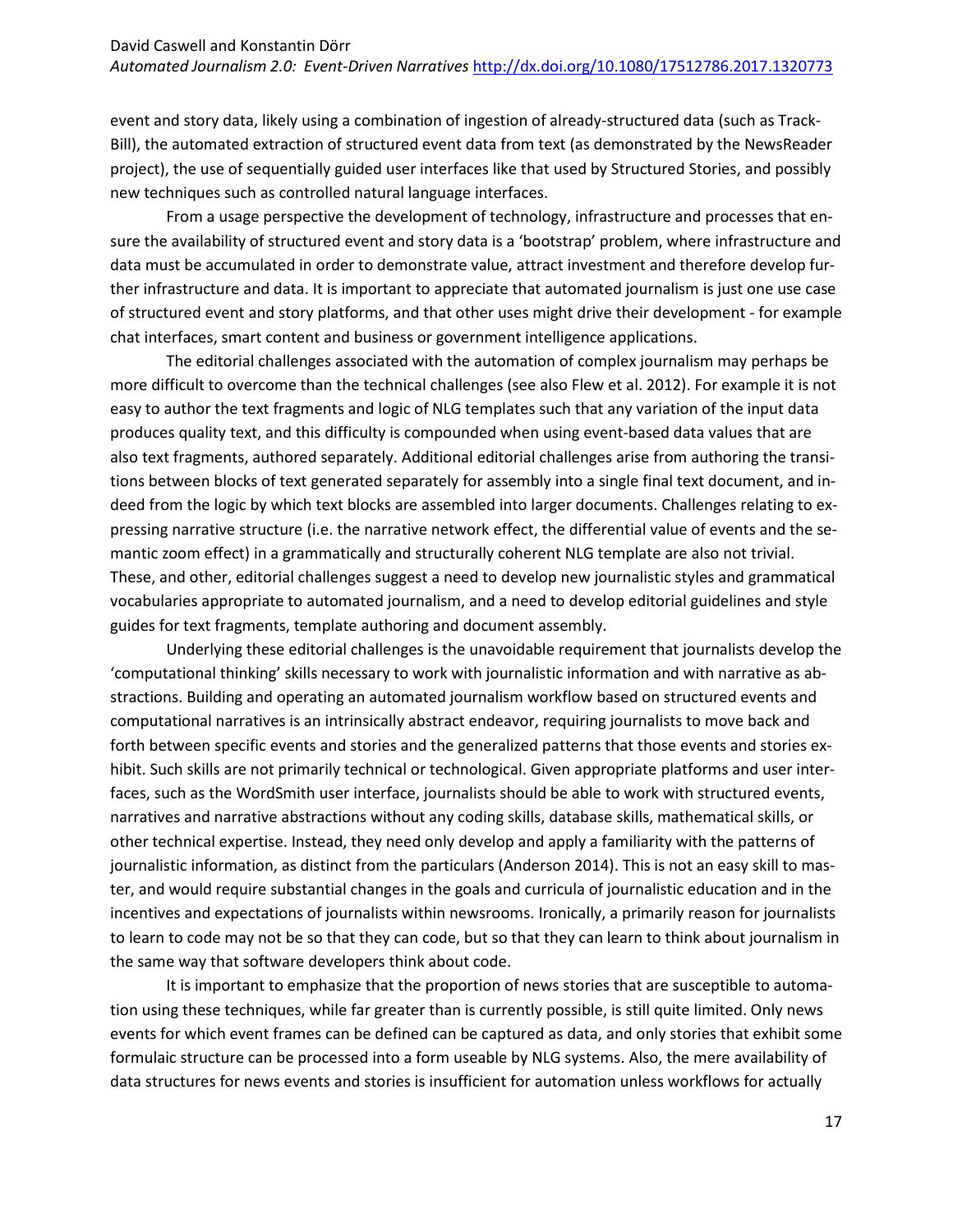*Automated Journalism 2.0: EventDriven Narratives* <http://dx.doi.org/10.1080/17512786.2017.1320773>

reporting news as structured data are in place. A simple economic limitation also arises from the need for a minimum quantity of any one 'kind' of story in order to justify the investment in automating its production. These limitations, and others, ensure that manual writing will remain the only viable method for producing the most complex, impactful and valuable journalism for the foreseeable future. Nonetheless, as demonstrated in this article, it is indeed possible to encode many journalistic events and stories as data, and thereby automate the writing of news that is more complex than routine sports and finance reporting.

### **Conclusion**

Much of the early discussion about automated journalism has focused on 'algorithms' – the step-by-step or statistical procedures by which information is translated from data into natural language text. This focus may be insufficient, however, because data models likely have much more influence than 'algorithms' in determining how much automation is possible, or desirable, in journalism. The full potential of automation in journalism should therefore be considered in terms of journalism-specific data models that can be intentionally designed and used to drive NLG text output, rather than merely in terms of what data models (and data) already happen to be available. Future research on automated journalism should not merely address questions about the quality of automated texts relative to human-written texts – NLG software is already of comparable quality (see Graefe et al. 2016) – but should also examine how journalists and media organizations can deliberately model the structured data used by NLG software to advance the sophistication of automated journalism. Similarly, ethical questions currently being asked about aspects of data in journalism, such as data origin, selection, and usage (Zion and Craig 2014), bias and objectivity (Gillespie 2014) and algorithmic transparency and accountability (Diakopoulos 2015) may need to be expanded to include questions about the data models used to capture that journalistic data.

 The intentional design and use of novel data models for automated journalism, as described in this paper, requires precise definition of the nature of journalistic information. In particular, recognizing the distinction between static 'description' and dynamic event-driven 'storytelling' enables the conception of data models that can automate more sophisticated and engaging narration. These story-like data models, sometimes called 'event-centric knowledge graphs' or 'narrative networks', are already a reality. It is possible that similarly precise definition of other forms of journalistic information may enable further progress in automating complex journalistic writing, for example in the use computational representations of causality to automate 'explanation' journalism.

The experience of this project suggests that the editorial challenges of automating more sophisticated journalism will likely be greater than the technical challenges. It is important to recognize that it is unlikely that formal scientific models of the entirety of natural language will be available in the foreseeable future, and therefore that automated journalism will probably develop in the absence of computationally-accessible grammars that might permit the automated generation of journalistic text without human-generated templates. Automating journalism, from designing data models to authoring NLG templates, will therefore remain an almost entirely editorial activity, albeit at a much more abstract level than is seen in traditional editorial work. A new kind of 'meta-editorial' skill that combines the ability to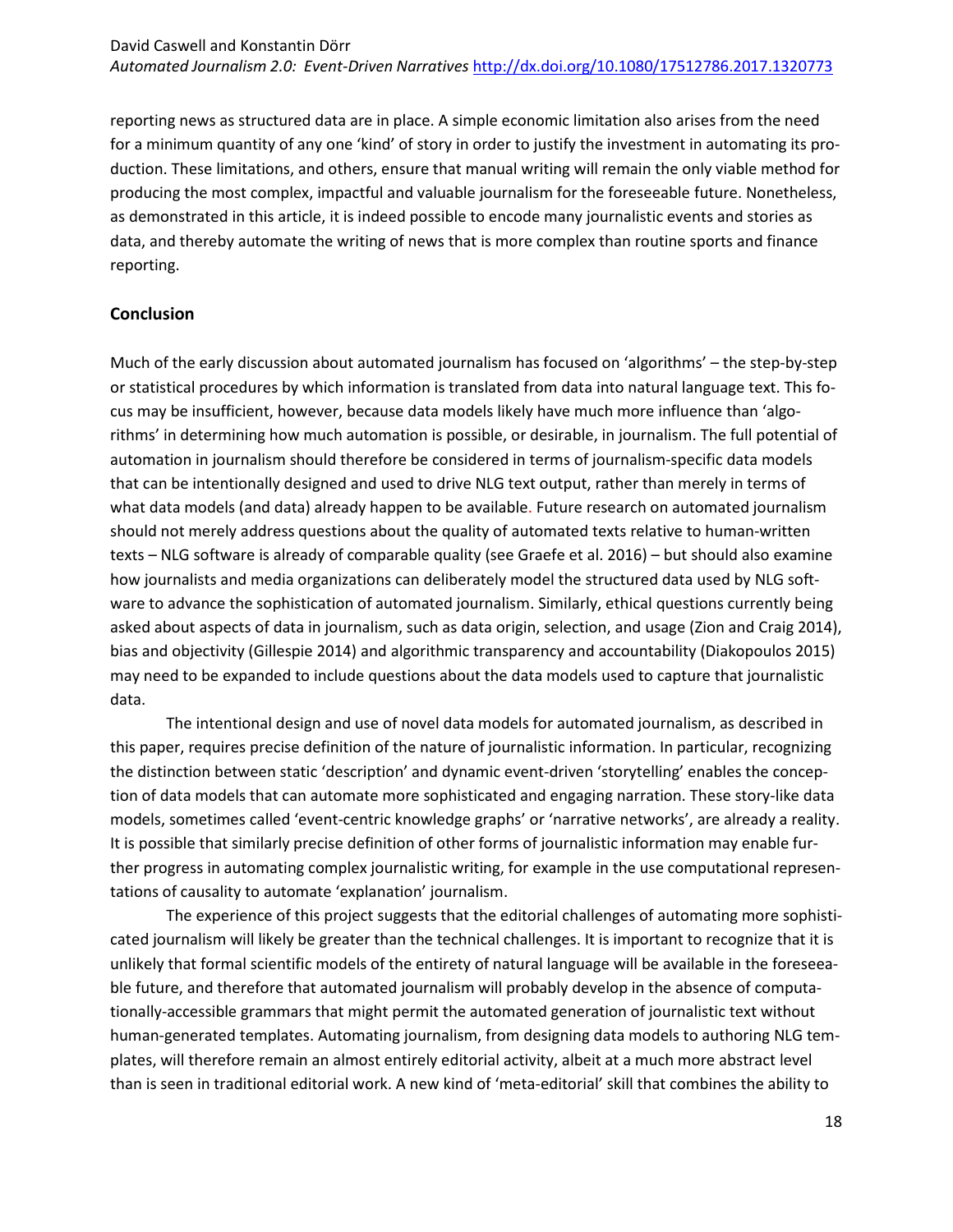abstract the use of language with the ability to apply that abstraction to crafting language-based editorial products will be required.

 Given the economic realities facing journalism, increased automation is probably essential to fulfilling journalism's societal mission and will therefore probably become a more common aspect of the practice of journalism. If that automation is to be comprehensive and engaging enough to be useful then it will likely need to be in story-like form, based on story-like data. Creating and formalizing the data models, workflows and editorial skills necessary to support such automation is therefore a worthy investment in economically sustainable journalism, and an exciting opportunity.

### **References**

- Abbot, Porter H[. 2008.](file:///C:/Users/kdoerr/Desktop/Automated%20Journalism%202%200%20Event%20driven%20narratives.docx%23_bookmark4) The Cambridge Introduction to Narrative. New York: Cambridge University Press.
- Anderson, Chris W. [2012](file:///C:/Users/kdoerr/Desktop/Automated%20Journalism%202%200%20Event%20driven%20narratives.docx%23_bookmark0). "Towards a Sociology of Computational and Algorithmic Journalism." New Media and Society 7 (15): 1005–1021.
- Anderson, Chris W. [2015.](file:///C:/Users/kdoerr/Desktop/Automated%20Journalism%202%200%20Event%20driven%20narratives.docx%23_bookmark11) "Between the unique and the pattern: Historical tensions in our understanding of quantitative journalism." Digital Journalism 3 (3): 349–363.
- Anderson, Chris W., Emily Bell, and Clay Shirky. [2012.](file:///C:/Users/kdoerr/Desktop/Automated%20Journalism%202%200%20Event%20driven%20narratives.docx%23_bookmark1) Post-industrial Journalism: Adapting to the Present. New York, NY: Tow Center for Digital Journalism Columbia University.
- Baker, Colin[. 2008.](file:///C:/Users/kdoerr/Desktop/Automated%20Journalism%202%200%20Event%20driven%20narratives.docx%23_bookmark5) "FrameNet, Present and Future." Proceedings of First International Conference on Global Interoperability for Language Resources.
- Baldassano, Christopher, Janice Chen, Asieh Zadbood, Jonathan W. Pillow, Uri Hasson, and Kenneth A. Norman[. 2016.](file:///C:/Users/kdoerr/Desktop/Automated%20Journalism%202%200%20Event%20driven%20narratives.docx%23_bookmark4) "Discovering event structure in continuous narrative perception and memory." bioRxiv Website. Accessed January 2017[, http://biorxiv.org/content/early/ 2016/10/14/081018.](http://biorxiv.org/content/early/2016/10/14/081018)
- Barr, Valerie[. 2003.](file:///C:/Users/kdoerr/Desktop/Automated%20Journalism%202%200%20Event%20driven%20narratives.docx%23_bookmark8) "A Proposed Model for Effective Verification of Natural Language Generation Systems." Proceedings of the Sixteenth International Florida Artificial Intelligence Research Society Conference, May 11-15, St. Augustine, USA.
- Bell, Allan. [1991.](file:///C:/Users/kdoerr/Desktop/Automated%20Journalism%202%200%20Event%20driven%20narratives.docx%23_bookmark9) The Language of News Media. Cambridge, MA: Wiley-Blackwell.
- Boyd, Brian. [2009.](file:///C:/Users/kdoerr/Desktop/Automated%20Journalism%202%200%20Event%20driven%20narratives.docx%23_bookmark4) On the Origin of Stories: Evolution, Cognition, and Fiction. Cambridge, Massachusetts: The Belknap Press of Harvard University Press.
- Boyd, Danah, and Kate Crawford[. 2012.](file:///C:/Users/kdoerr/Desktop/Automated%20Journalism%202%200%20Event%20driven%20narratives.docx%23_bookmark1) "Critical Questions for Big Data: Provocations for a Cul- tural, Technological, and Scholarly Phenomenon." Information, Communication & Society 15 (5): 662– 679.
- Calero, CoraI, Mario Piattini, and Marcela Genero[. 2001.](file:///C:/Users/kdoerr/Desktop/Automated%20Journalism%202%200%20Event%20driven%20narratives.docx%23_bookmark9) "Database Complexity Metrics." 4th Inter- national Conference on the Quality of Information and Communications Technology, March 12-14, Lisbon, Portugal.
- Carlson, Matt. [2015.](file:///C:/Users/kdoerr/Desktop/Automated%20Journalism%202%200%20Event%20driven%20narratives.docx%23_bookmark1) "The Robotic Reporter. Automated Journalism and the Redefinition of Labor, Compositional Forms, and Journalistic Authority." Digital Journalism 3 (3): 416–431.
- Caswell, Davi[d 2015.](file:///C:/Users/kdoerr/Desktop/Automated%20Journalism%202%200%20Event%20driven%20narratives.docx%23_bookmark2) "Structured Narratives as a Framework for Journalism." Proceedings of the Computational Models of Narrative workshop. [http://narrative.csail.mit.edu/cmn15/ paper20.pdf.](http://narrative.csail.mit.edu/cmn15/paper20.pdf)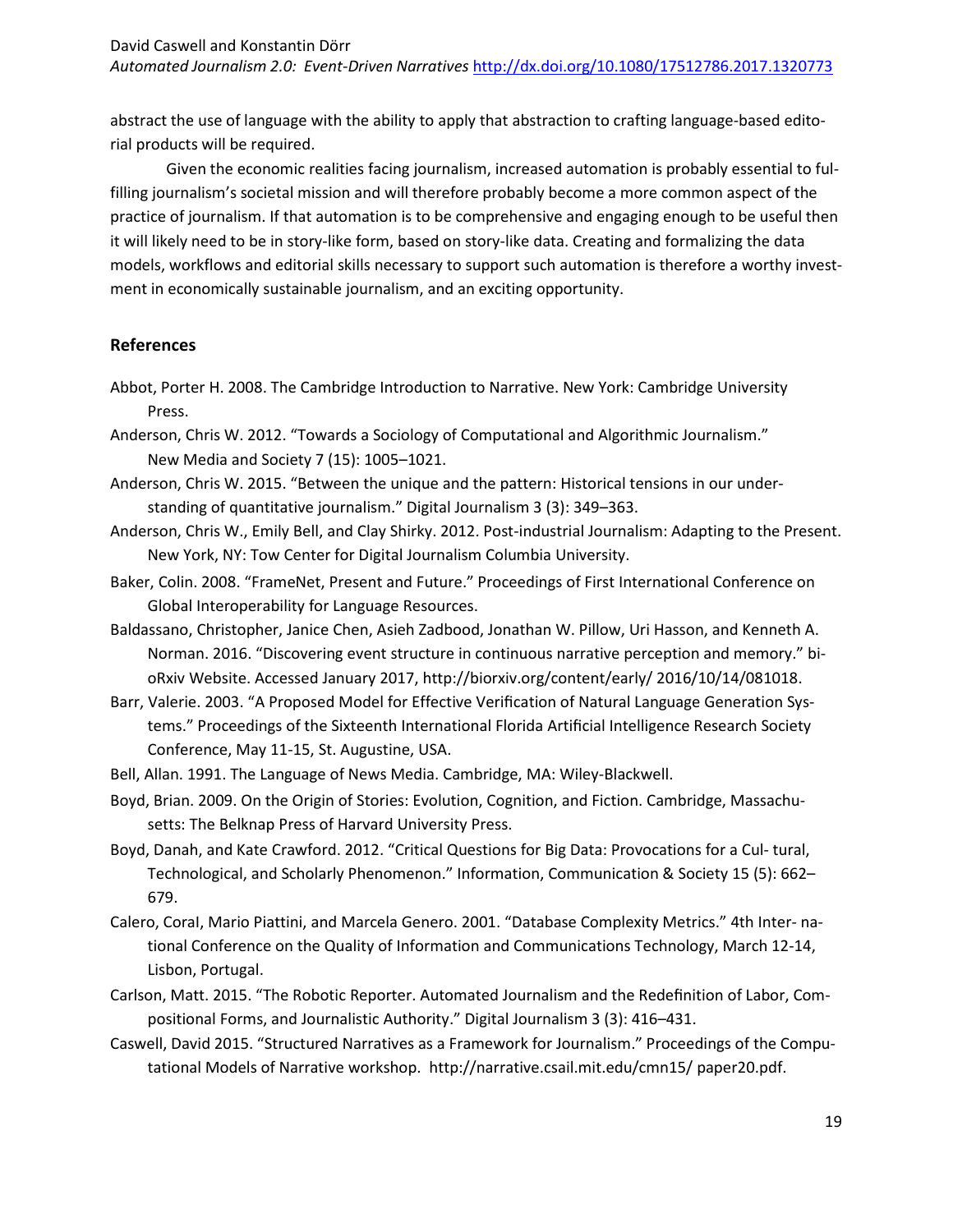Caswell, David, Frank Russell, and Bill Adair. [2015.](file:///C:/Users/kdoerr/Desktop/Automated%20Journalism%202%200%20Event%20driven%20narratives.docx%23_bookmark2) "Editorial Aspects of Reporting into Structured Narratives." Computation + Journalism Symposium[. http://cj2015.brown.columbia.edu/ papers/edito](http://cj2015.brown.columbia.edu/papers/editorial.pdf)[rial.pdf.](http://cj2015.brown.columbia.edu/papers/editorial.pdf)

Clerwall, Christer[. 2014.](file:///C:/Users/kdoerr/Desktop/Automated%20Journalism%202%200%20Event%20driven%20narratives.docx%23_bookmark1) "Enter the Robot Journalist. Users' Perceptions of Automated Content." Journalism Practice 8 (5): 519–531.

- Coddington, Mark. [2015.](file:///C:/Users/kdoerr/Desktop/Automated%20Journalism%202%200%20Event%20driven%20narratives.docx%23_bookmark0) "Clarifying Journalism's Quantitative Turn: A Typology for Evaluating Data Journalism, Computational Journalism, and Computer-Assisted Reporting." Digital Journalism 3 (3): 331–348.
- Covington, Michael A. [2009.](file:///C:/Users/kdoerr/Desktop/Automated%20Journalism%202%200%20Event%20driven%20narratives.docx%23_bookmark9) "Idea density A potentially informative Characteristic of retrieved Documents." IEEE Southeastcon 2009, 5-8 March, Atlanta, USA.
- Creech, Brian, and Andrew L. Mendelson. [2015.](file:///C:/Users/kdoerr/Desktop/Automated%20Journalism%202%200%20Event%20driven%20narratives.docx%23_bookmark3) "Imagining the Journalist of the Future: Technological Visions of Journalism Education and Newswork." The Communication Review 18 (2): 142–165.
- Dale, Rrobert, and Christopher Mellish. [1998.](file:///C:/Users/kdoerr/Desktop/Automated%20Journalism%202%200%20Event%20driven%20narratives.docx%23_bookmark8) "Towards the Evaluation of Natural Language Gen- eration." Proceedings of the First International Conference on Evaluation of Natural Language Processing Systems, May 28-30, Granada, Spain.

Deemter, Kees Van, Emiel Krahmer, and Mariët Theune[. 2005.](file:///C:/Users/kdoerr/Desktop/Automated%20Journalism%202%200%20Event%20driven%20narratives.docx%23_bookmark2) "Real versus Template-Based Natural Language Generation: A False Opposition?" Computational Linguistics 31 (1): 15–24.

- Deuze, Mark[. 2005.](file:///C:/Users/kdoerr/Desktop/Automated%20Journalism%202%200%20Event%20driven%20narratives.docx%23_bookmark4) "Towards professional participatory storytelling in journalism and advertising." FirstMonday 10 (7). [doi:10.5210/fm.v10i7.1257.](https://doi.org/10.5210/fm.v10i7.1257)
- Diakopoulos, Nicholas[. 2015.](file:///C:/Users/kdoerr/Desktop/Automated%20Journalism%202%200%20Event%20driven%20narratives.docx%23_bookmark1) "Algorithmic Accountability. Journalistic Investigation of Compu- tational Power Structures." Digital Journalism 3 (3): 398–415.
- Diakopoulos, Nicholas, and Michael Koliska[. 2016.](file:///C:/Users/kdoerr/Desktop/Automated%20Journalism%202%200%20Event%20driven%20narratives.docx%23_bookmark1) "Algorithmic Transparency in the News Media." Digital Journalism. [doi:10.1080/21670811.2016.1208053](https://doi.org/10.1080/21670811.2016.1208053)

Dörr, Konstantin. [2016.](file:///C:/Users/kdoerr/Desktop/Automated%20Journalism%202%200%20Event%20driven%20narratives.docx%23_bookmark0) "Mapping the Field of Algorithmic Journalism." Digital Journalism 4 (6): 700–722.

- Dörr, Konstantin, and Katharina Hollnbuchner[. 2016.](file:///C:/Users/kdoerr/Desktop/Automated%20Journalism%202%200%20Event%20driven%20narratives.docx%23_bookmark1) "Ethical Challenges of Algorithmic Journal- ism." Digital Journalism. [doi:10.1080/21670811.2016.1167612](https://doi.org/10.1080/21670811.2016.1167612)
- Flew, Terry, Christina Spurgeon, Anna Daniel, and Adam Swift[. 2012.](file:///C:/Users/kdoerr/Desktop/Automated%20Journalism%202%200%20Event%20driven%20narratives.docx%23_bookmark10) "The Promise of Computational Journalism." Journalism Practice 6 (2): 157–171.
- Gillam, Ronald B., Elizabeth D. Pena, and Lynda Miller. [1999.](file:///C:/Users/kdoerr/Desktop/Automated%20Journalism%202%200%20Event%20driven%20narratives.docx%23_bookmark9) "Dynamic Assessment of Narrative and Expository Discourse." Topics in Language Disorders 20 (1): 33–47.
- Gillespie, Tarleton. [2014.](file:///C:/Users/kdoerr/Desktop/Automated%20Journalism%202%200%20Event%20driven%20narratives.docx%23_bookmark11) "The Relevance of Algorithms." In Media Technologies. Paths Forward in Social Research, edited by Tarleton Gillespie, Pablo Boczkowski, and Kirsten Foot, 167–194. London: MIT Press.
- Graefe, Andreas, Mario Haim, Bastian Haarmann, and Hans-Bernd Brosius. [2016.](file:///C:/Users/kdoerr/Desktop/Automated%20Journalism%202%200%20Event%20driven%20narratives.docx%23_bookmark1) "Readers' Perception of Computer-Generated News: Credibility, Expertise, and Readability." Journalism. [doi:10.1177/1464884916641269](https://doi.org/10.1177/1464884916641269)
- Gregori-Signesa, Carmen, and Begoña Clavel-Arroitiab. [2015.](file:///C:/Users/kdoerr/Desktop/Automated%20Journalism%202%200%20Event%20driven%20narratives.docx%23_bookmark9) "Analysing Lexical Density and Lexical Diversity in University Students' Written Discourse." 7th International Conference on Corpus Linguistics, 5-7 March 2015, Valladolid, Spain.
- Hammond, Philip. [2015.](file:///C:/Users/kdoerr/Desktop/Automated%20Journalism%202%200%20Event%20driven%20narratives.docx%23_bookmark1) "From Computer-Assisted to Data-Driven: Journalism and Big Data." Journalism. [doi:10.1177/1464884915620205](https://doi.org/10.1177/1464884915620205)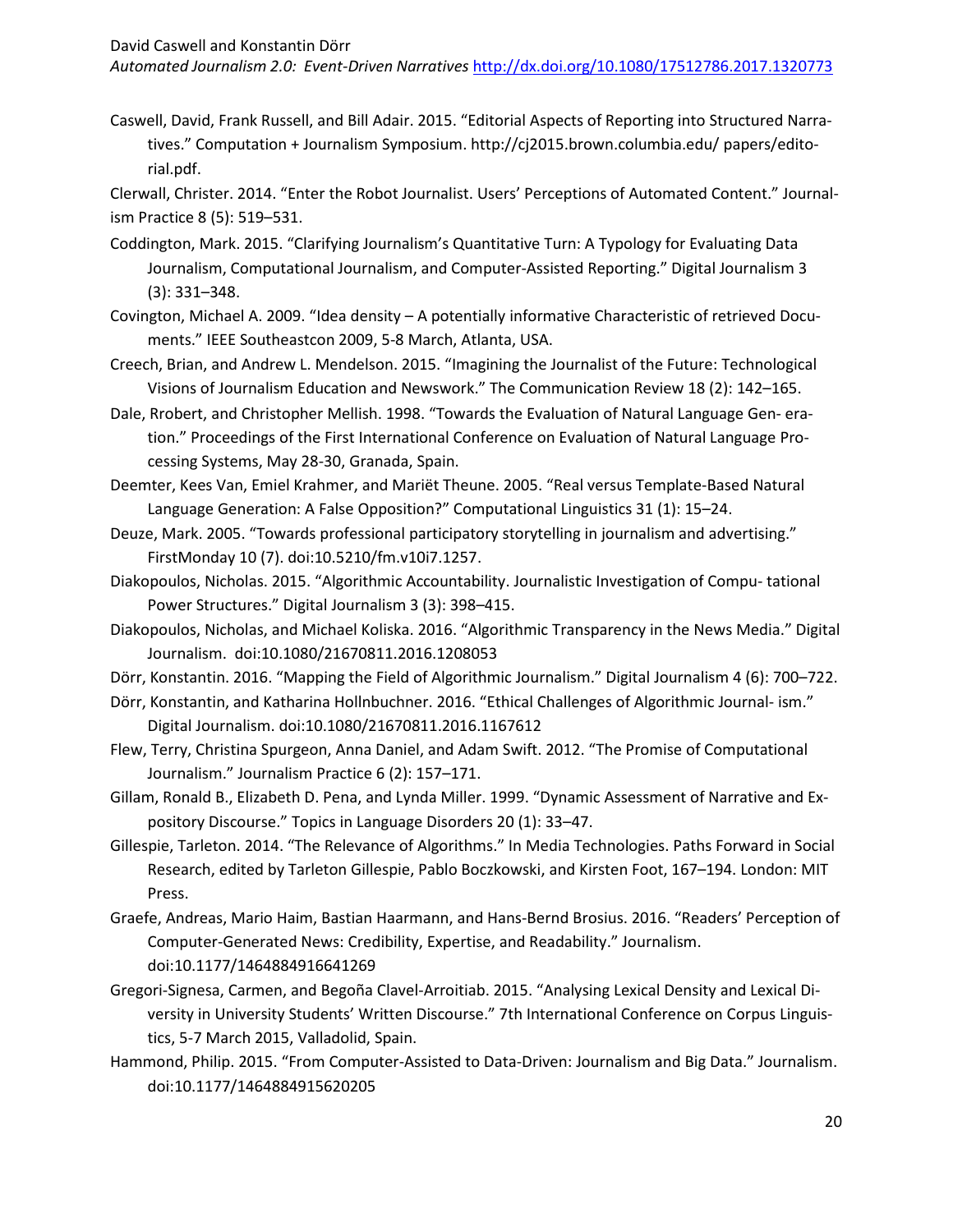- Krahmer, Emiel, and Mariët Theune[. 2010.](file:///C:/Users/kdoerr/Desktop/Automated%20Journalism%202%200%20Event%20driven%20narratives.docx%23_bookmark8) Empirical Methods in Natural Language Generation: Data-oriented Methods and Empirical Evaluation. Berlin: Springer.
- Krahmer, Emiel, and Hille van der Kaa. [2014.](file:///C:/Users/kdoerr/Desktop/Automated%20Journalism%202%200%20Event%20driven%20narratives.docx%23_bookmark8) "Journalist versus news consumer: The perceived credibility of machine written news." Computation+Journalism Symposium, October 24- 25, Columbia University, New York, USA.
- Latar, Noam Lemelshtrich. [2015.](file:///C:/Users/kdoerr/Desktop/Automated%20Journalism%202%200%20Event%20driven%20narratives.docx%23_bookmark1) "The Robot Journalist in the Age of Social Physics: The End of Human Journalism?" In The Economics of Information, Communication, and Entertainment. The Impacts of Digital Technology in the 21st Century, edited by Gali Einav, 65–80. Wiesba- den: Springer.

Lewis, Seth C., and Oscar Westlund. [2015a.](file:///C:/Users/kdoerr/Desktop/Automated%20Journalism%202%200%20Event%20driven%20narratives.docx%23_bookmark1) "Big Data and Journalism." Digital Journalism 3 (3): 447–466.

- Lewis, Seth C., and Oscar Westlund. [2015b.](file:///C:/Users/kdoerr/Desktop/Automated%20Journalism%202%200%20Event%20driven%20narratives.docx%23_bookmark1) "Actors, Actants, Audiences, and Activities in Cross- Media News Work." Digital Journalism 3 (1), 19–37.
- Mani, Inderjeet. [2013.](file:///C:/Users/kdoerr/Desktop/Automated%20Journalism%202%200%20Event%20driven%20narratives.docx%23_bookmark4) Computational Modeling of Narrative. San Rafael, CA: Morgan and Claypool.

McDonald, David D. [2010.](file:///C:/Users/kdoerr/Desktop/Automated%20Journalism%202%200%20Event%20driven%20narratives.docx%23_bookmark0) "Natural Language Generation." In Handbook of Natural Language Pro- cess-

ing, edited by Nitin Indurkhya, and Fred J. Damerau, 121–141. Boca Raton, FL: Chapman and Hall.

- Montal, Tal, and Zvi Reich. [2016.](file:///C:/Users/kdoerr/Desktop/Automated%20Journalism%202%200%20Event%20driven%20narratives.docx%23_bookmark1) "I, Robot. You, Journalist. Who is the Author?" Digital Journalism. [doi:10.1080/21670811.2016.1209083](https://doi.org/10.1080/21670811.2016.1209083)
- Nelson, Jessica, Charles Perfetti, David Liben, and Meredith Liben. [2012.](file:///C:/Users/kdoerr/Desktop/Automated%20Journalism%202%200%20Event%20driven%20narratives.docx%23_bookmark9) Measures of Text Difficulty: Testing their Predictive Value for Grade Levels and Student Performance. Technical Report to the Gates Foundation.
- Örnebring, Henrik, and Raul Ferrer Conill. [2016.](file:///C:/Users/kdoerr/Desktop/Automated%20Journalism%202%200%20Event%20driven%20narratives.docx%23_bookmark1) "Outsourcing newswork." In The Sage Handbook of digital journalism, edited by Tamara Witschge, Chris W. Anderson, David Domingo, and Alfred Hermida, 207–221. London: SAGE.

Pavlik, John. [2000.](file:///C:/Users/kdoerr/Desktop/Automated%20Journalism%202%200%20Event%20driven%20narratives.docx%23_bookmark4) "The Impact of Technology on Journalism." Journalism Studies 1 (2): 229–237. Radvansky, Gabriel, and Jeffery Zacks[. 2014.](file:///C:/Users/kdoerr/Desktop/Automated%20Journalism%202%200%20Event%20driven%20narratives.docx%23_bookmark4) Event Cognition. New York, NY: Oxford University Press.

- Reiter, Ehud. [2010.](file:///C:/Users/kdoerr/Desktop/Automated%20Journalism%202%200%20Event%20driven%20narratives.docx%23_bookmark0) "Natural Language Generation." In The Handbook of Computational Linguistics and Natural Language Processing, edited by Alexander Clark, Chris Fox and Shalom Lappin, 574–598. Oxford: Wiley-Blackwell.
- Reiter, Ehud, and Robert Dale[. 1997.](file:///C:/Users/kdoerr/Desktop/Automated%20Journalism%202%200%20Event%20driven%20narratives.docx%23_bookmark3) "Building applied natural language generation systems." Natural Language Engineering 3 (1): 57–87.
- Rissen, Paul, Helen Lippell, Matt Chadburn, Tom Leitch, Dan Brinkley, Michael Smethurst, and Sebastian Cevey. [2013.](file:///C:/Users/kdoerr/Desktop/Automated%20Journalism%202%200%20Event%20driven%20narratives.docx%23_bookmark5) "News Storyline Ontology, BBC Ontologies Website". Accessed January 2017, [http://www.bbc.co.uk/ontologies/storyline.](http://www.bbc.co.uk/ontologies/storyline)
- Roeh, Itzhak. [1989.](file:///C:/Users/kdoerr/Desktop/Automated%20Journalism%202%200%20Event%20driven%20narratives.docx%23_bookmark4) "Journalism as Storytelling, Coverage as Narrative." American Behavioral Scientist 33 (2): 162–168.
- Rospocher, Marco, Marieke van Erp, Piek Vossen, Antske Fokkens, Itziar Aldabe, Gernam Rigau, Aitor Soroa, Thomas Ploeger and Tessel Bogaard[. 2016.](file:///C:/Users/kdoerr/Desktop/Automated%20Journalism%202%200%20Event%20driven%20narratives.docx%23_bookmark4) "Building event-centric Knowledge Graphs from News." Web Semantics: Science, Services and Agents on the World Wide Web 37-38: 132–151.
- Saurwein, Florian, Natascha Just, and Michael Latzer. [2015.](file:///C:/Users/kdoerr/Desktop/Automated%20Journalism%202%200%20Event%20driven%20narratives.docx%23_bookmark1) "Governance of Algorithms: Options and Limitations." Info 17 (6): 35–49.
- Schema.org[. 2017.](file:///C:/Users/kdoerr/Desktop/Automated%20Journalism%202%200%20Event%20driven%20narratives.docx%23_bookmark5) Action Schemas Website. Accessed January 2017[, https://schema.org/Action.](https://schema.org/Action) Segers, Roxane, Piek Vossen, Marco Rospocher, Luciano